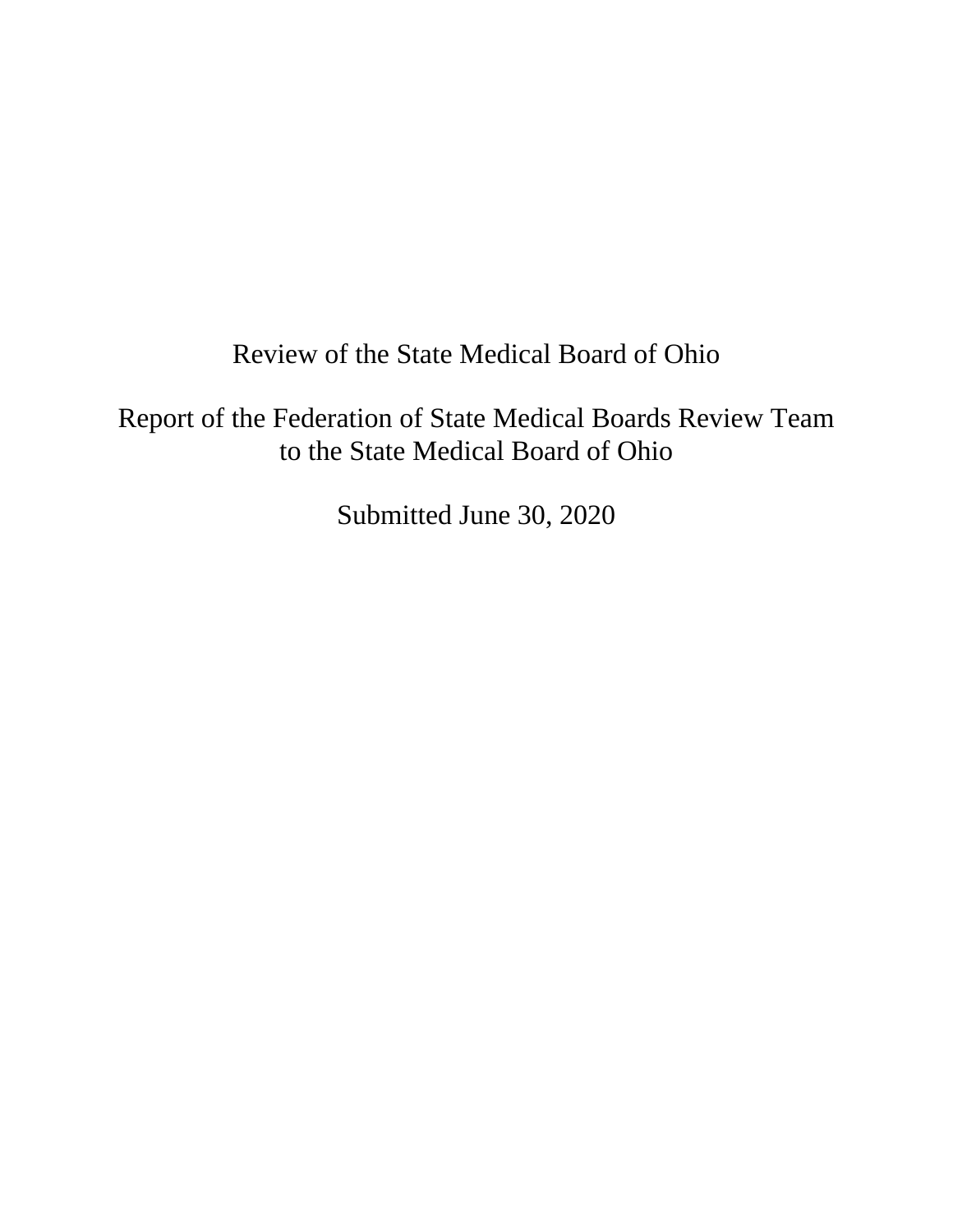# Contents

| $\mathbf{L}$   |  |
|----------------|--|
| a.             |  |
| b.             |  |
| C <sub>1</sub> |  |
| II.            |  |
| а.             |  |
| b.             |  |
| c.             |  |
| d.             |  |
| III.           |  |
| IV.            |  |
| a.             |  |
| b.             |  |
| c.             |  |
| V.             |  |
| VI.            |  |
| a.             |  |
| b.             |  |
| c.             |  |
|                |  |
|                |  |
| IX.            |  |
| а.             |  |
| b.             |  |
| Χ.             |  |
| a.             |  |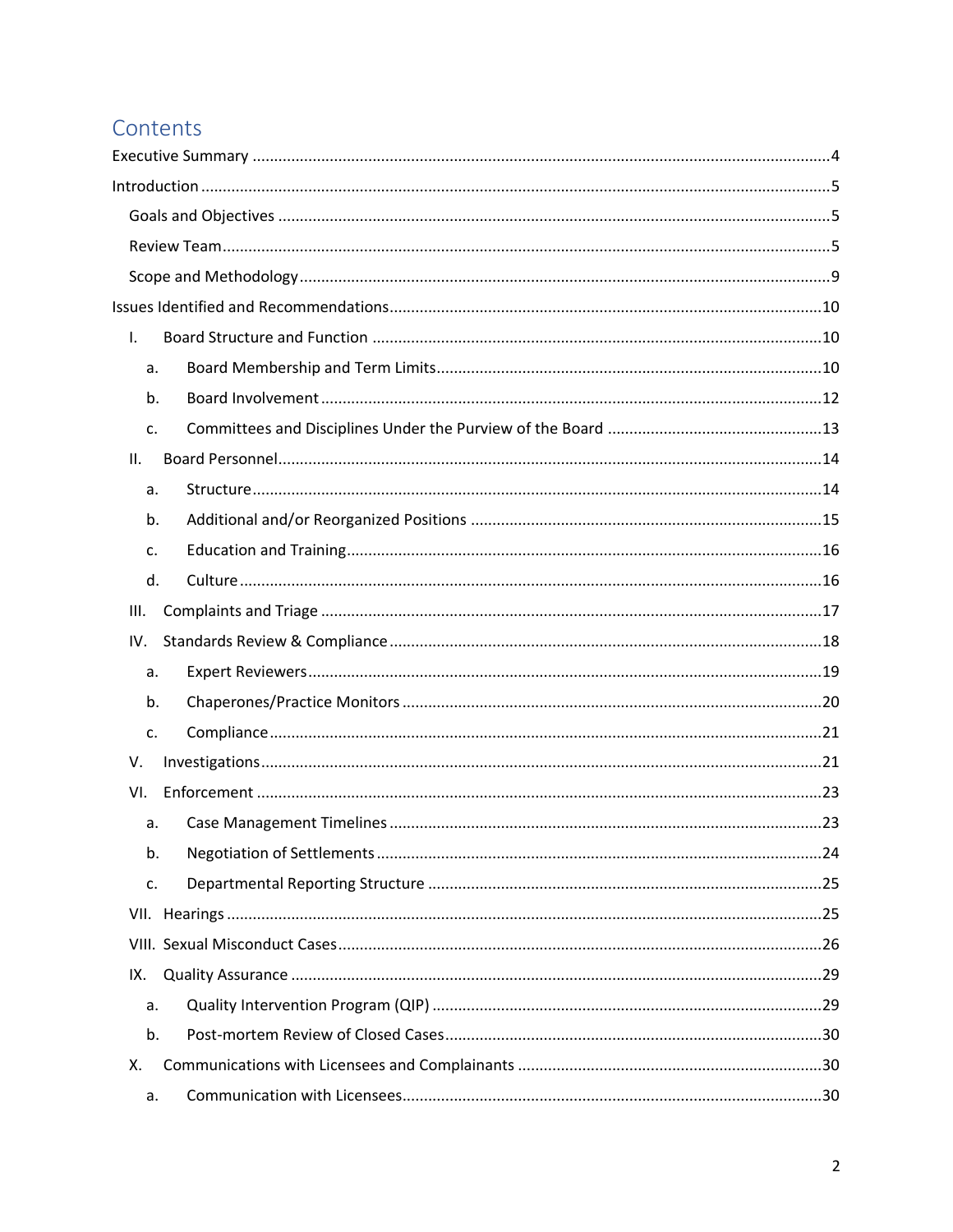| b <sub>1</sub> |  |
|----------------|--|
|                |  |
|                |  |
|                |  |
|                |  |
|                |  |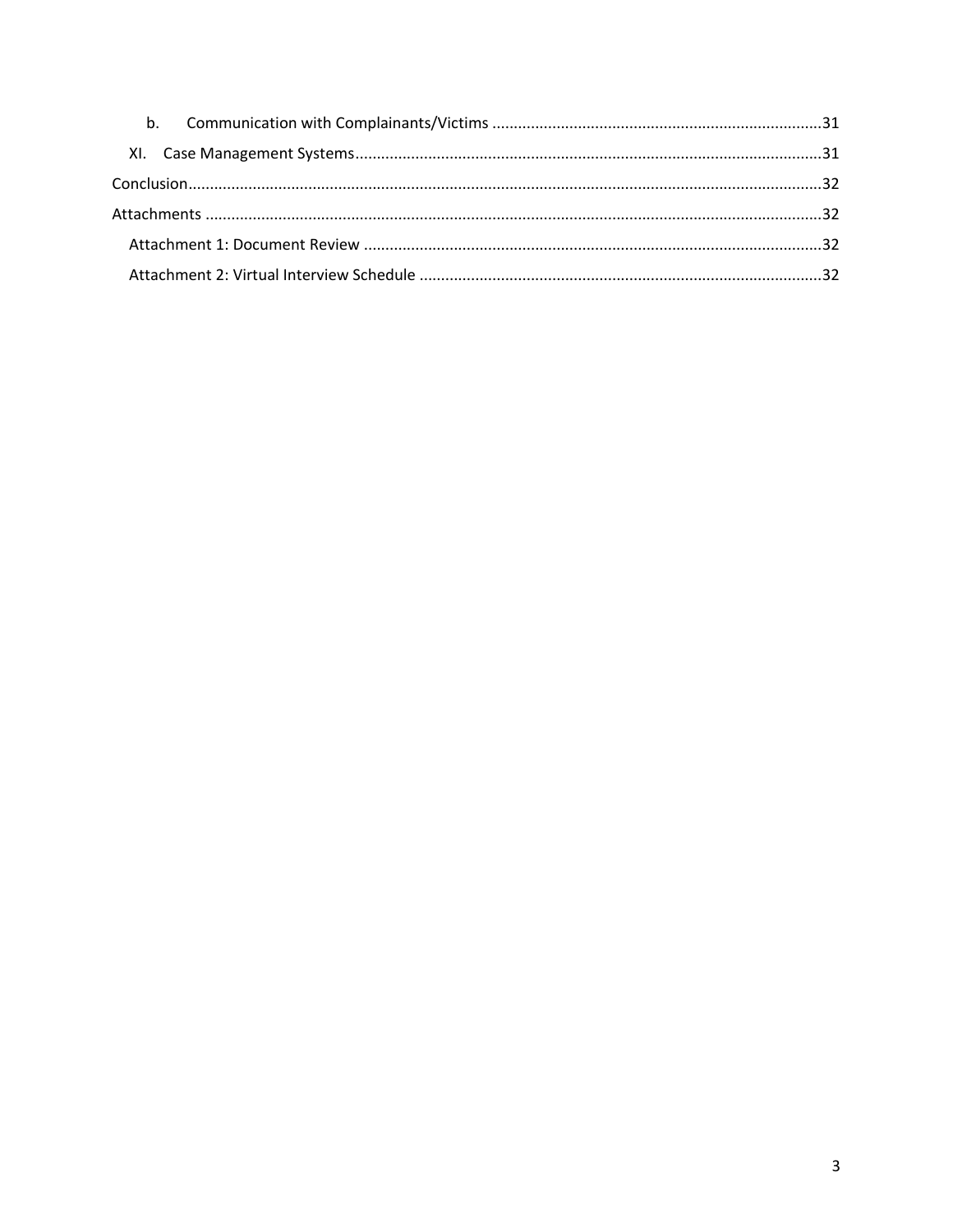# <span id="page-3-0"></span>Executive Summary

In December 2019, the State Medical Board of Ohio ("SMBO" or "Board") requested and accepted a proposal from the Federation of State Medical Boards ("FSMB") to conduct a review of the Board's operations, processes, and policies as it seeks to address the recommendations set forth in the 2019 Report of Governor Mike DeWine's Working Group on Reviewing the Medical Board's Handling of the Investigation Involving Richard Strauss ("Governor's Working Group" or "Working Group"). The FSMB assembled a review team ("Review Team") of Patricia A. King, MD, PhD, FACP, Past Chair, FSMB Board of Directors and Former Chair, Vermont Board of Medical Practice; Brian Blankenship, JD, Deputy General Counsel, North Carolina Medical Board; Kathleen Haley, JD, Former FSMB Board Director and Former Executive Director, Oregon Medical Board; Mark Staz, MA, Management Consultant, Regulatory Policy, FSMB; John Bremer, Director of State Legislation and Policy, FSMB; Michelle Turner, Software and Accreditation Administrator, FSMB; and Christine Wells, Agile Project Manager, FSMB.

The Review Team worked closely with the SMBO to determine the scope and focus of the project and determined that the FSMB would provide the Board a written report that engages Board staff to carefully consider processes and methods used and encourages improvements in overall operational effectiveness.

The Review Team analyzed the Board's administrative processes through document review and interviews with Board members and Board staff conducted via webconference between May 14 – June 5, 2020.

The Review Team met multiple times remotely to discuss its findings and proposed recommendations. The following report provides an overview of the FSMB's Board review process and recommendations to the SMBO regarding the Board's policies, procedures, statutes, and structure.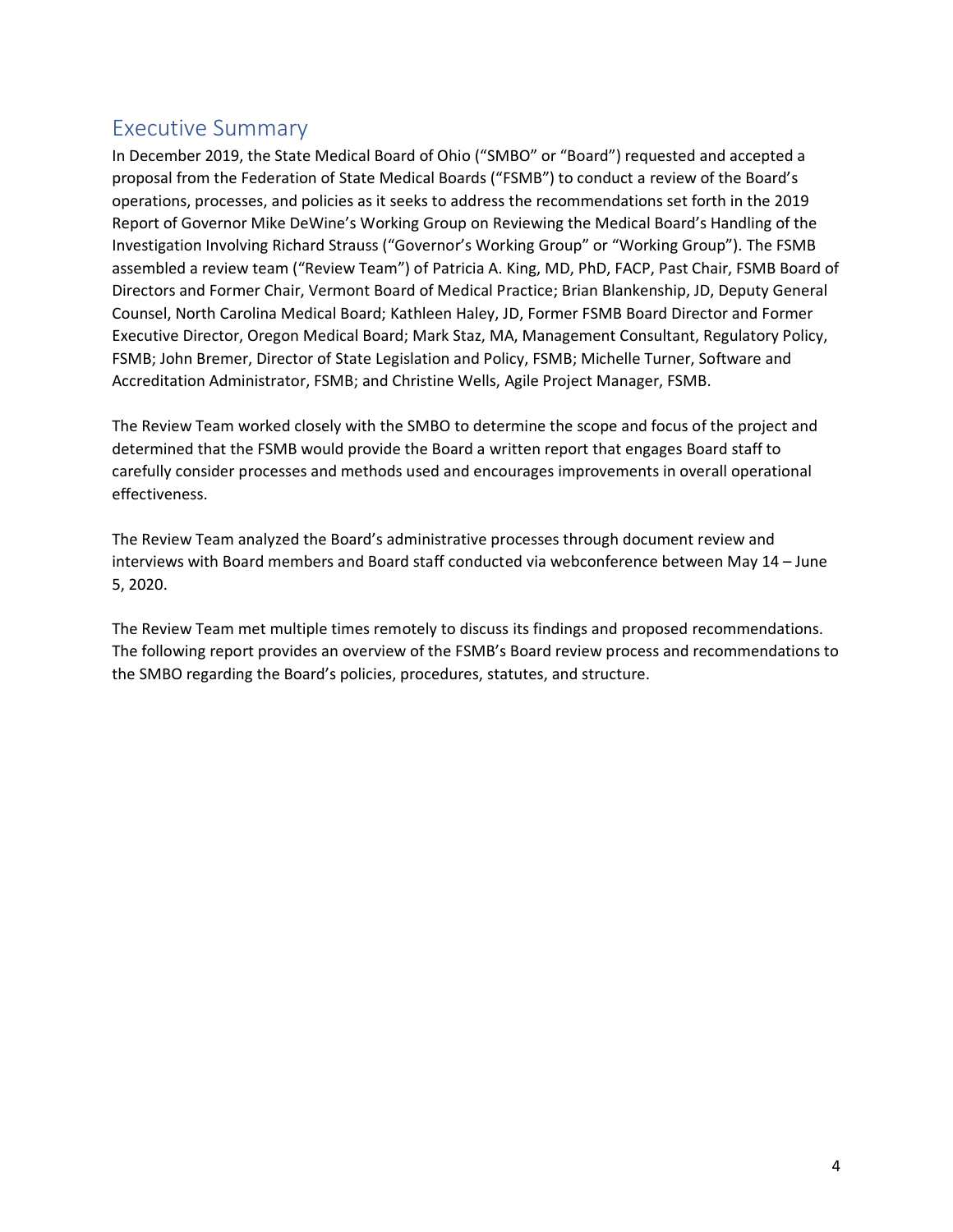# <span id="page-4-0"></span>Introduction

The State Medical Board of Ohio engaged the Federation of State Medical Boards to review and report on the Board's operations and processes. On May 20, 2019, Ohio Governor Mike DeWine issued Executive Order 2019-16D,1 creating the Governor's Working Group on Reviewing of the Medical Board's Handling of the Investigation Involving Richard Strauss. In the Working Group's report, members recommended that the Board should "implement a practice of quality assurance not only to ensure that an investigation is opened when it should be, but to review the decision of whether the investigation merits moving from investigation to enforcement against the physician's license." In doing so, it was recommended that the Board access available resources to ensure its internal controls are model policies and to improve processes where necessary, as well as perform an audit of the Board's adherence to its own standards regarding investigation of sexual impropriety allegations. As the SMBO works to implement the recommendations in the Working Group's report, it has requested the assistance of the FSMB to offer recommendations on best practices and policies for the Board's consideration. A review team of experts in medical board regulatory activities from around the country and FSMB staff was selected to conduct the review. Board members and Board staff provided the Review Team with unlimited support and access to information. This report outlines the findings and recommendations based on our work.

### <span id="page-4-1"></span>Goals and Objectives

The Review Team worked with the SMBO to determine the following project objectives and goals:

*Project Objective: The FSMB shall review and evaluate the Board's administrative processes and operational effectiveness regarding its handling of complaints and investigations of sexual impropriety. The FSMB assessment team shall focus on statutes, rules, policies, processes and procedures from complaint intake through investigation and disposition.*

*Project Goal: The FSMB shall provide a final assessment report that engages the Board staff to think differently about the process and methods used and to improve operational effectiveness by completing the following steps: (1) Stabilization to create a predictable and repeatable consistent approach to investigating cases of sexual impropriety; (2) Standardization to develop practices to be consistently followed by all individuals who perform a given process and its associated activities; (3) Visualization to enhance communications and balance flow while creating transparency across administrative processes; and (4) Create an environment for continuous improvement.* 

### <span id="page-4-2"></span>Review Team

The FSMB Review Team is made up of seven individuals with a range of state medical board, regulatory, and operational experience.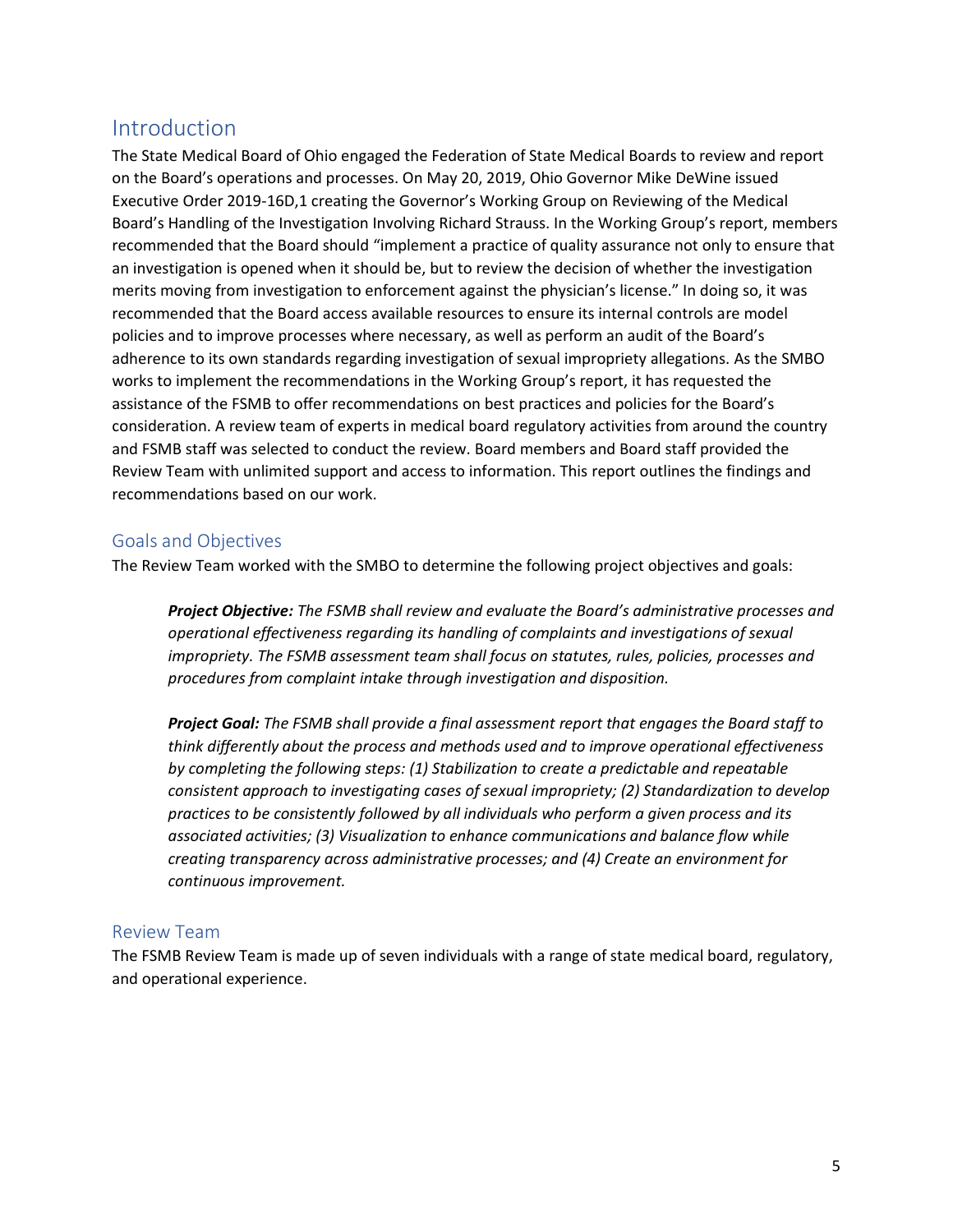## **Patricia A. King, MD, PhD, FACP Immediate Past Chair, FSMB Board of Directors**

Dr. King is the Past Chair of the Federation of State Medical Boards (FSMB) Board of Directors and was a member of the Vermont Board of Medical Practice from 2003 to 2015, including service as the Vermont Board Chair.

Dr. King was the Chair of FSMB's Workgroup on Education about Medical Regulation, and the FSMB's Workgroup on Physician Sexual Misconduct. She currently serves on the FSMB Foundation Board, the FSMB Pandemic Preparedness Workgroup, and the FSMB Education Committee. In addition, Dr. King is a member and past Chair of the United States Medical Licensing Examination (USMLE) Composite Committee and serves on the National Board of Medical Examiners (NBME). She previously served on the FSMB Workgroup on Innovations in State-Based Licensure, Interstate Compact Taskforce, and Editorial Committee for the *Journal of Medical Regulation*.

Dr. King is currently a Professor of Medicine at the University of Vermont Larner College of Medicine where she is active in medical school curriculum development and medical student teaching. She also has a practice in primary care internal medicine with the University of Vermont Medical Group. In addition, she has served on the Ambulatory Care Test Material Development Committee for the USMLE. Dr. King earned her PhD in Physiology from Brown University and MD from the University of Vermont College of Medicine.

## **Brian Blankenship, JD Deputy General Counsel, North Carolina Medical Board**

Mr. Blankenship serves as Deputy General Counsel for the North Carolina Medical Board. As Deputy General Counsel, he supervises three attorneys and manages the prosecution and defense of all cases handled by Board attorneys. Mr. Blankenship also regularly prosecutes disciplinary cases and represents the Board in state courts in appeals from disciplinary and licensing cases.

Mr. Blankenship has been with the North Carolina Medical Board since 2002. Before coming to the North Carolina Medical Board, he served as an Assistant Attorney General with the North Carolina Department of Justice where he was responsible for prosecuting law enforcement officers accused of misconduct. Mr. Blankenship has served for more than 24 years in the United States military, first as a member of the United States Navy Judge Advocate General's Corps (JAG Corps) and, since 2001, as a member of the North Carolina Army National Guard. During his 24 years of service, he has held several positions, including criminal defense counsel and Special Assistant United States Attorney.

Since 2016, Mr. Blankenship has served as the Program Director for the Certified Medical Board Investigator ("CMBI") course. Mr. Blankenship is frequently invited to speak at professional conferences on Medical Board investigations and prosecutions. In 2018, he was a presenter at the FSMB Board Attorney Workshop on *Prosecuting Professional Sexual Misconduct Cases* and in 2019, he served as a panel member of the General Session presentation, *Sexual Boundary Violations: What State Medical Boards Need to Know.*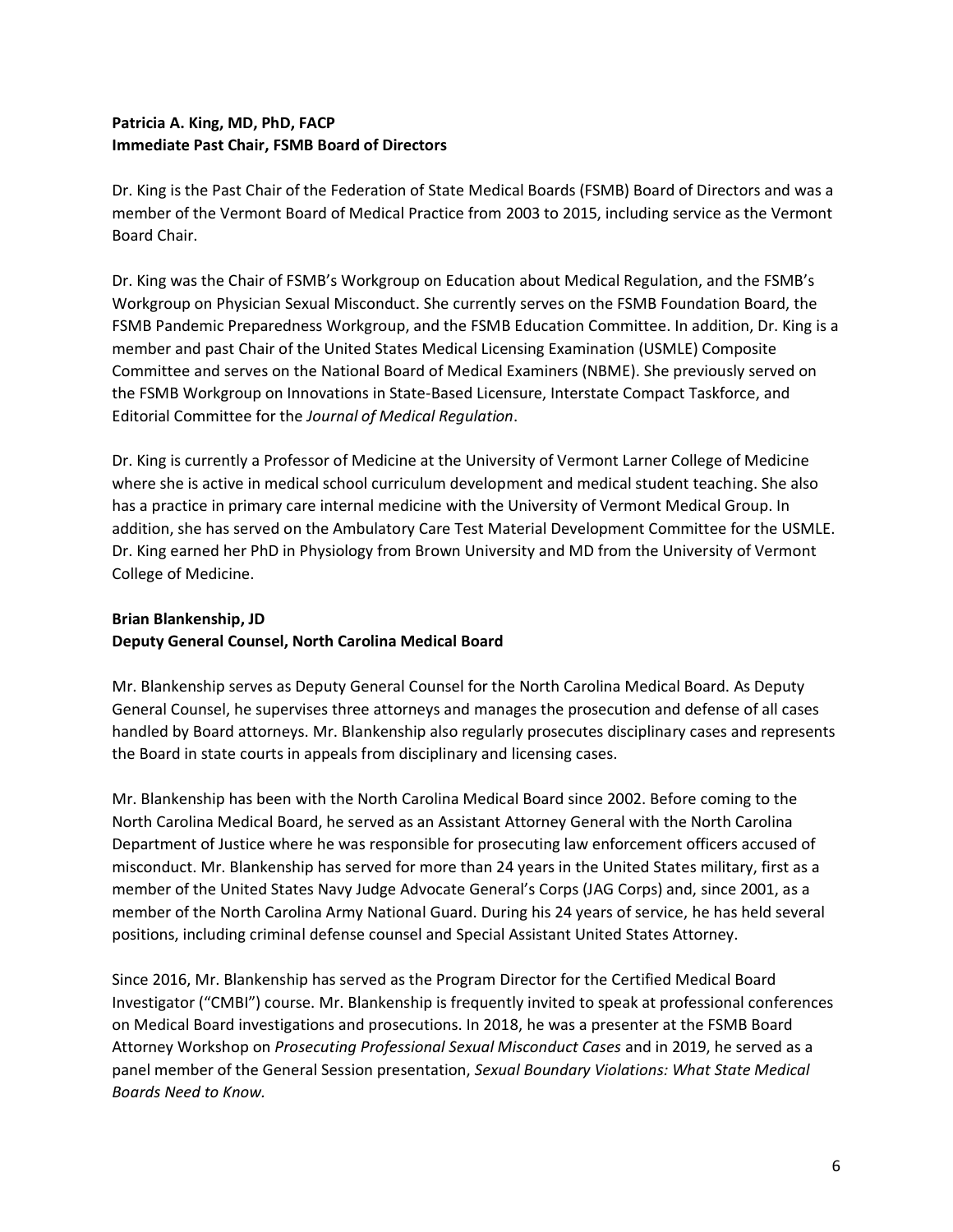## **Kathleen Haley Past Executive Director, Oregon Medical Board; Past Associate, FSMB Board of Directors**

Ms. Haley, a Certified Medical Board Executive (CMBE), is a past Executive Director of the Oregon Medical Board, which licenses and regulates over 21,000 healthcare professionals. Ms. Haley also serves as an Affiliate Associate Professor at the Oregon Health and Science University. She is an experienced litigator, frequent lecturer, and active member of many professional societies. She is winner of the Administrators in Medicine (AIM) Board of Directors Service Award (2004), AIM Doug Cerf Executive Director's Award (2006), and a recipient of the Citizen's Advisory Council (CAC) Benjamin Shimberg Award (2016). In addition, Ms. Haley is a past member of the FSMB's Board of Directors, was a member of the American Board of Medical Specialties Committee on Maintenance of Certification, and has served on many FSMB Committees. She also co-edited the first guidebook on implementation of the Death with Dignity Law.

## **Michelle Turner, Med, LSSBB Software and Accreditation Administrator, Federation of State Medical Boards**

Ms. Turner is the Software and Accreditation Admnistrator and has worked at the FSMB for 21 years. Ms. Turner received her bachelor's degree in Business/Computer Information Systems and Business from the University of North Texas, and her master's degree in Education and Administration from Tarleton State University. In 2014, Ms. Turner successfully completed the Lean Six Sigma Black Belt certification program at Villanova University. Ms. Turner currently oversees the FSMB's membership data base, Lean Six Sigma and operational quality initiatives around NCQA certification for FSMB. Prior to joining FSMB, Ms. Turner worked in education for 13 years serving initially as a teacher, principal, and interim superintendent focusing on the development and implementation of sound educational programs for the overall success of the learning environment.

#### **Christine Wells**

### **Agile Project Manager, Federation of State Medical Boards**

Ms. Wells is the Agile Project Manager for the FSMB. She has more than 20 years of experience in the IT industry, with an extensive background in leadership, business analysis, project management, and implementation of custom and packaged software solutions.

#### **Mark Staz, MA**

#### **Management Consultant, Regulatory Policy, Federation of State Medical Boards**

In his role at the FSMB, Mr. Staz is responsible for developing organizational policy related to medical regulation, advising on educational initiatives and supporting the FSMB's work in Ethics and Professionalism and the Workgroup on Physician Sexual Misconduct. He also supports the FSMB's international collaborations with medical regulators outside of the U.S., including its involvement in the International Association of Medical Regulatory Authorities (IAMRA). Mr. Staz serves as teaching faculty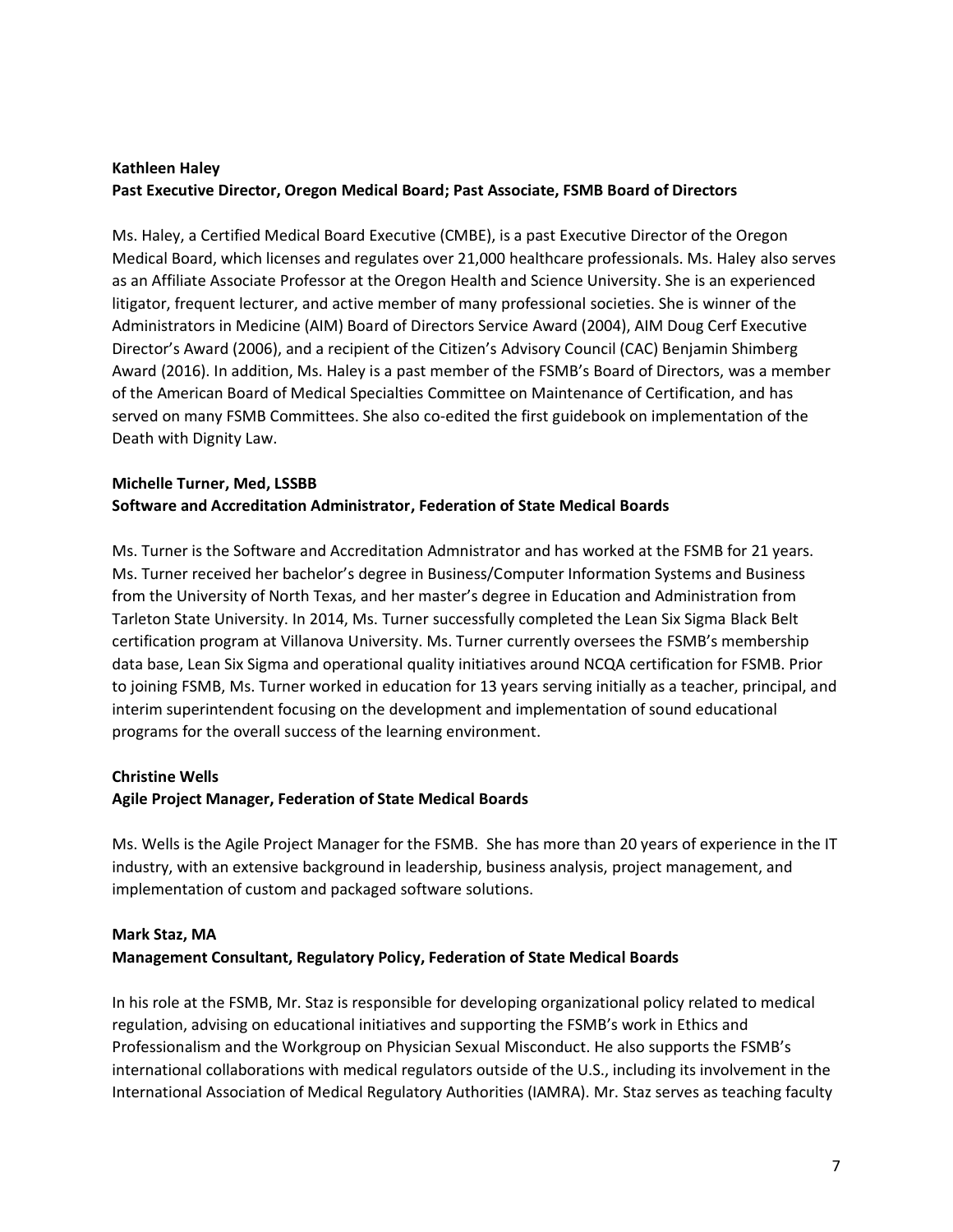for the Professional Problem-based Ethics Program (PROBE), has worked in medical regulation in Canada as a policy analyst for the College of Physicians and Surgeons of Ontario (CPSO) and has been involved in several policy and research initiatives addressing human resources for health, social determinants of health, and physician performance enhancement. He received his master's degree in philosophy at York University and is currently writing his doctoral dissertation on conflicting rights in health policy.

#### **John Bremer**

### **Director of State Legislation and Policy, Federation of State Medical Boards**

Mr. Bremer is Director of State Legislation and Policy at the Federation of State Medical Boards. In this capacity, Mr. Bremer monitors state regulatory and legislative actions, provides testimony before state legislatures, staffs the organization's workgroups and policy development projects, and provides policy and support services to member boards. Mr. Bremer has been with the FSMB since 2014. Prior to that, he worked for the U.S. House of Representatives and the Michigan House of Representatives. Mr. Bremer is a graduate of Michigan State University's James Madison College where he received his Bachelor of Arts degree in International Relations and Economics, with a specialization in Political Economy.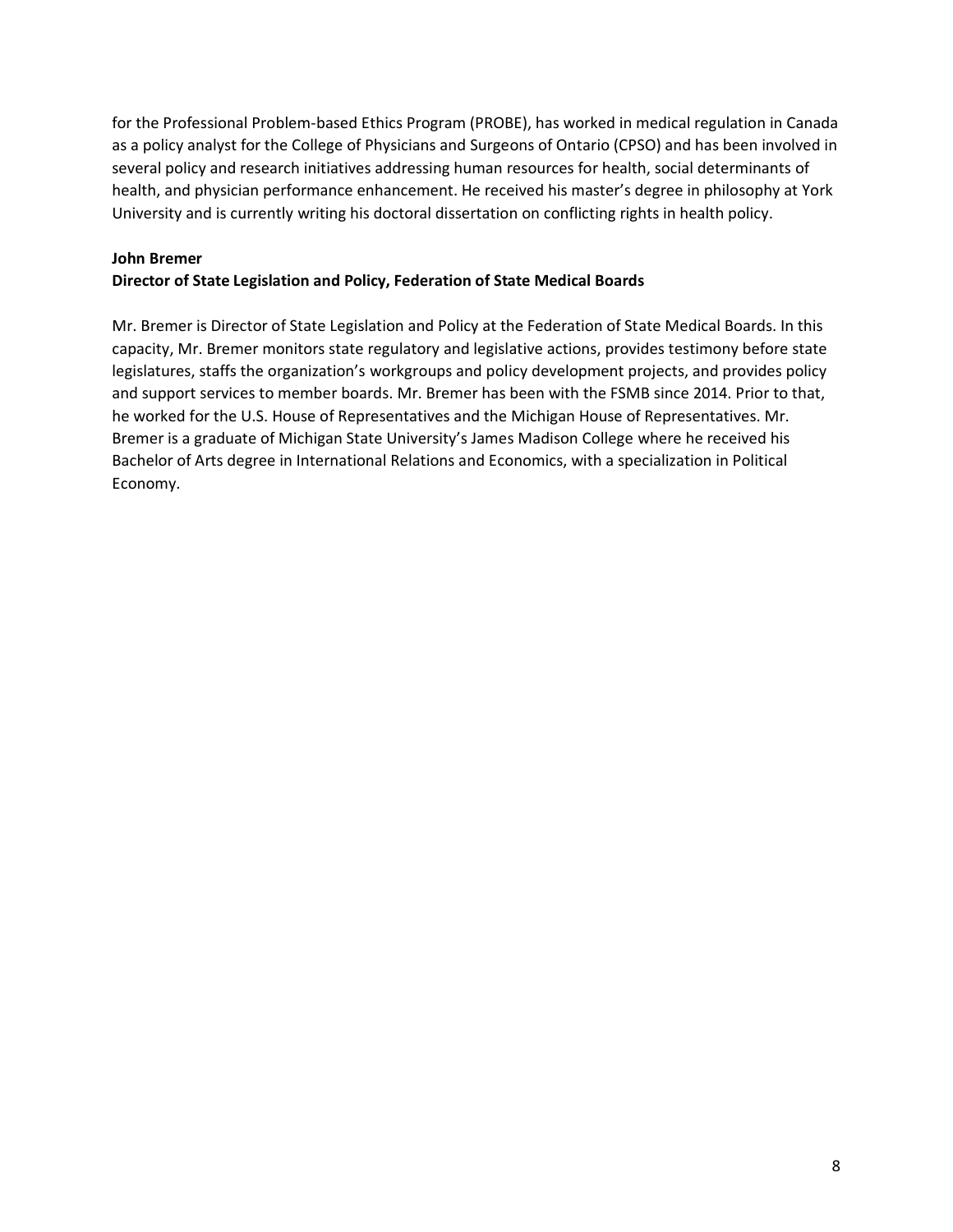## <span id="page-8-0"></span>Scope and Methodology

The Review Team identified the following tasks in its charge to review and report on the Board's processes:

- Review current practices focusing on Board structure and function, administrative processes, operations, and processes and procedures from complaint intake through investigation and disposition;
- Compare best practices of other state medical boards and from FSMB policy;
- Make recommendations for improvements and enhancements

The Review Team's assessment began with a comprehensive document review of the Board's processes and policies **(see Attachment 1)**. This included, but was not limited to, the SMBO's organizational chart, relevant statutes and rules, process maps, and written Board protocols. Administrative procedures that are followed but not already captured in writing by the Board were requested to be recorded by key staff for review. The Review Team also examined redacted reports and case preparation materials. The Review Team also studied the 2019 Report of Governor Mike DeWine's Working Group on Reviewing the Medical Board's Handling of the Investigation Involving Richard Strauss. Additionally, the Review Team attended the virtual Board Meeting held on June 10, 2020, as well as the virtual meeting of the Governor's Working Group held on June 16, 2020.

Once the document review phase was completed, the Review Team conducted eighteen virtual interviews over the course of five days (May 14-15, May 19, and June 4-5, 2020). The Review Team met and interviewed members of the Board, including the President, Secretary, Supervising Member, and a Public Member, an Assistant Attorney General, department heads of the Board's staff and other staff members involved in the investigation and enforcement of complaints **(see Attachment 2)**.

Members of the Review Team met frequently before, during, and after interviews to discuss findings. After interviews were completed, the Review Team analyzed key themes that arose during the interviews and related them to the Board's goals and agreed upon deliverables. The Review Team relied on collective state medical board experience, as well as FSMB model policies<sup>1</sup> and data<sup>2</sup> regarding the practices and operations of state medical and osteopathic boards.

Report writing took place in June 2020 following the completion of all interviews. Members of the Review Team communicated primarily through email to write an initial draft of the report. The initial draft was sent to the SMBO for review and comment. Upon receiving feedback from the SMBO, the Review Team completed the report.

 $<sup>1</sup>$  In order for policies to become FSMB model policies, they must be voted on and adopted by all FSMB member</sup> state medical and osteopathic boards, thus reflecting the best practices recommended by the collective medical board community. FSMB model policies are available at the FSMB website: [http://www.fsmb.org/advocacy/policies.](http://www.fsmb.org/advocacy/policies)

<sup>&</sup>lt;sup>2</sup> The FSMB's The U.S. Medical Regulatory Trends and Actions Report is a biannual report of national data on physician licensure and discipline and the structure and operations of each of the nation's 71 state and territorial medical boards. Section III of the document details state-by-state information on many of the issues addressed in this report: [https://www.fsmb.org/siteassets/advocacy/publications/us-medical-regulatory-trends-actions.pdf.](https://www.fsmb.org/siteassets/advocacy/publications/us-medical-regulatory-trends-actions.pdf)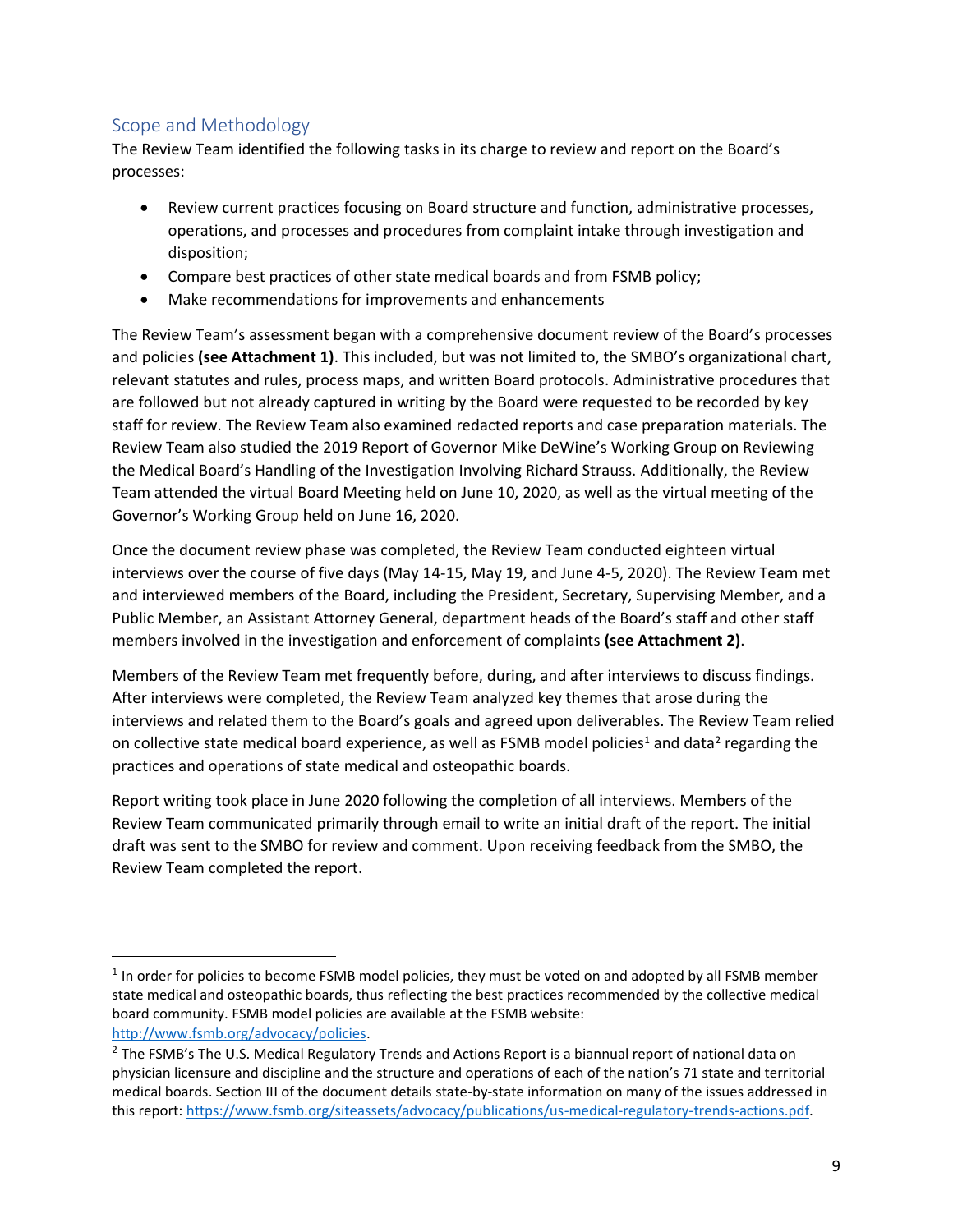# <span id="page-9-0"></span>Issues Identified and Recommendations

The document review and virtual interviews conducted with staff and Board members provided a thorough background to the Review Team on the SMBO's current administrative processes and operational effectiveness regarding its handling of complaints and investigations, including, but not limited to, sexual impropriety.

The Board is dedicated to making the SMBO a high functioning medical board and desires to implement best practices established around the country to improve its operations. Members of the Board are highly qualified and committed to protecting and serving the public. Board personnel are dedicated and experienced, with a new Executive Director who is knowledgeable and committed to making concrete changes to improve the Board and its work.

The Executive Director, although new to the position, has taken great strides to improve the culture of the Board. Since the beginning of the Executive Director's tenure there has been increased communication and dialogue with staff, especially among board investigators where regular meetings have been established between investigators and the Executive Director. The Board President has also met with one division of investigators and while meetings with the remaining divisions are planned, they have been delayed because of the COVID-19 pandemic. Board staff appreciate the efforts taken by the Executive Director since the start of her tenure and acknowledge that staff morale has improved. Staff are receptive to adopting new processes and procedures and are hopeful that the recommendations of this report may bring improved communication among divisions, clarification of roles and responsibilities within the agency, and an improvement in overall morale.

The Review Team applauds the Board taking actions to establish the Victim Advocate Program, which began with a pilot phase during the first quarter of 2020. Now operational, this program allows victim advocates to be incorporated in the daily work processes to better protect the public and minimize further trauma to victims, while helping support complete and thorough investigations.

The SMBO is uniquely positioned to consider its operational and administrative processes as it has overwhelming support both internally and externally as a response to the Report of the Governor's Working Group.<sup>3</sup> The recommendations herein are intended to offer operational and practical suggestions for the Board's consideration and are informed by the assessment of the SMBO and the collective knowledge of the Review Team of state medical board governance, operations and processes. The Review Team made a number of recommendations that will require significant change to processes and participation from more people, especially Board members, and public members of the Board in particular. These recommendations are to allow more people with different skills and life experiences to provide perspectives on cases. Difficult cases, such as those similar to the Strauss case, will benefit from involvement of more individuals.

## <span id="page-9-1"></span>I. Board Structure and Function

## a. Board Membership and Term Limits

<span id="page-9-2"></span>The mission of the State Medical Board of Ohio is to protect and enhance the health and safety of the public through effective medical regulation. To accomplish this, the SMBO is currently comprised of 12

<sup>&</sup>lt;sup>3</sup> Governor's Working Group on Reviewing the Medical Board's Handling of the Investigation Involving Richard Strauss, August 30, 2019.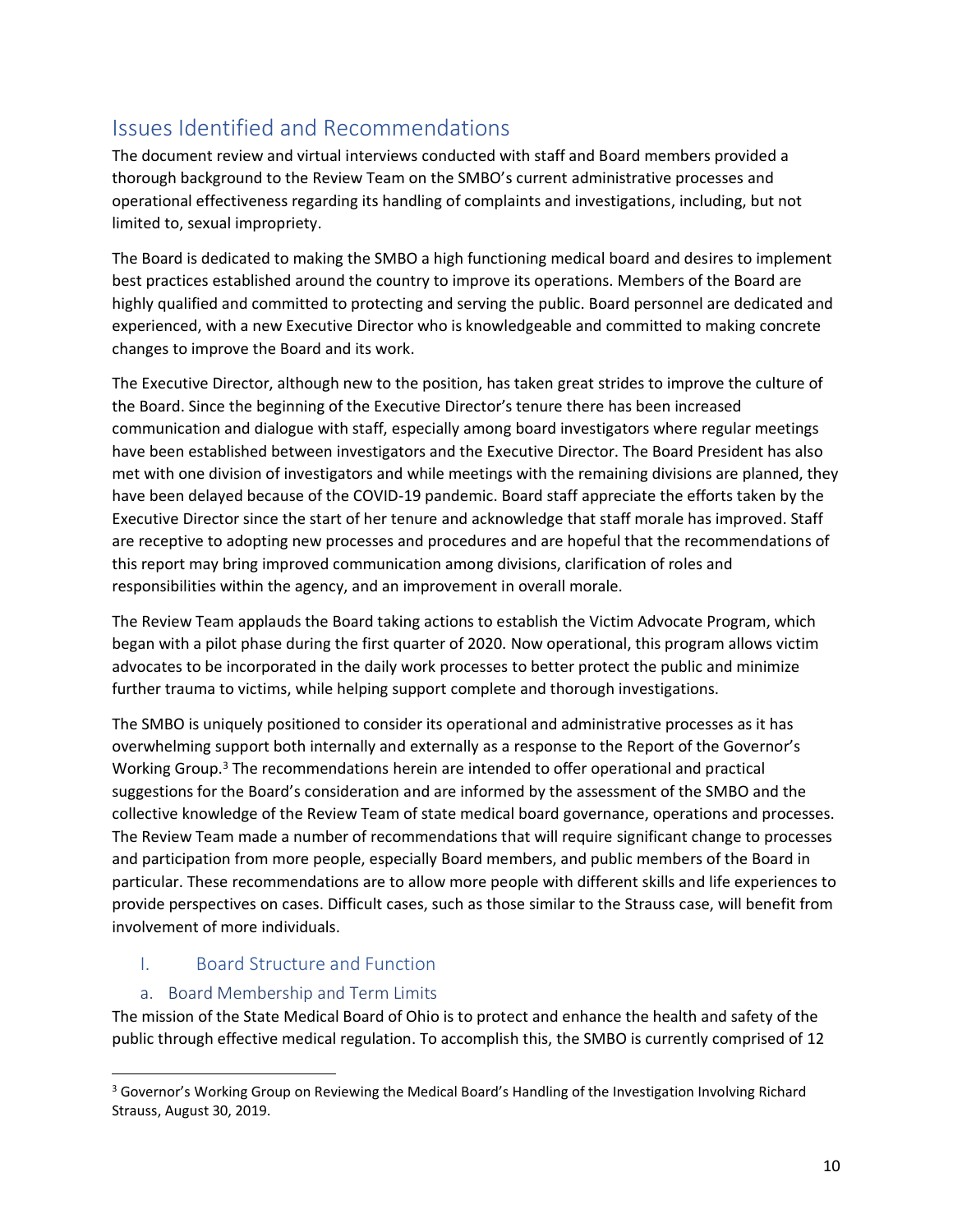members: nine physicians (seven MD, one DO, one DPM) and three non-physician public members. Board members are appointed by the Governor and serve five-year terms. There is no limit on the number of terms Board members can serve. One member is selected by their peers on the Board to serve a one-year term as Board President. Two members are selected by their peers on the Board to serve one-year terms as the Board's Secretary and Supervising Member, both of which oversee the Board's investigatory and enforcement processes.

Nationally, 50 percent of boards have five-year terms for Board members, while 25 percent have fouryear terms. With respect to the number of consecutive terms that Board members can serve, nationally, 60 percent of boards have a two-term limit, while 17 percent have no term limits and 13 percent have a three-term limit. To meet best practices and national standards, it is recommended that the Board maintain the already established five-year terms but impose a two-term limit.

The Review Team recognizes the value of public members in board composition and the role they play in fulfilling the Board's mission to protect and serve the public. Public members can be a powerful voice by bringing fresh perspectives that may not otherwise be included. In recent years, there has been a growing trend nationwide to add additional public members to boards. FSMB's *Guidelines for the Structure and Function of a State Medical and Osteopathic Board<sup>4</sup>* recommends that boards should be composed of at least 25 percent public members. Some boards are composed of a higher percentage of public members, such as the Medical Board of California, the Osteopathic Medical Board of California, and the Rhode Island Board of Medical Licensure and Discipline, which have 47 percent, 44 percent, and 46 percent public member representation, respectively. The Review Team recommends that the SMBO add one additional public member to their board, increasing public member representation to 31 percent.

The SMBO currently rotates the Board President, Secretary, and Supervising Member positions on an annual basis. The Review Team applauds this as an effort to increase leadership opportunities and to maximize Board member expertise. While the Board President position has rotated consistently on a regular basis, the Secretary and Supervising Member positions have much lower turnover. Despite the very strong role played by the current individuals in these roles, the Review Team believes that there is greater opportunity to utilize the expertise of the other Board members and that the work of the Board would benefit from a greater range of perspectives. One way to begin incorporating additional members could be by looking at ways in which the role of the Vice-President can be expanded to include duties delegated from the President. Additionally, it is recommended that a limit of two one-year terms be instituted for both the President and Vice-President, in addition to a limit of three one-year terms imposed on the Secretary and Supervising Member. It should be reinforced that those who hold these positions should be appointed based on skill and merit, not by seniority alone. Board members will gain additional insight and experience of the investigative process if given greater opportunity to serve as Secretary and Supervising Member.

<sup>4</sup> Federation of State Medical Boards. *Guidelines for the Structure and Function of a State Medical and Osteopathic Board.* April 2018[. http://www.fsmb.org/siteassets/advocacy/policies/guidelines-for-the-structure-and-function](http://www.fsmb.org/siteassets/advocacy/policies/guidelines-for-the-structure-and-function-of-a-state-medical-and-osteopathic-board.pdf)[of-a-state-medical-and-osteopathic-board.pdf](http://www.fsmb.org/siteassets/advocacy/policies/guidelines-for-the-structure-and-function-of-a-state-medical-and-osteopathic-board.pdf)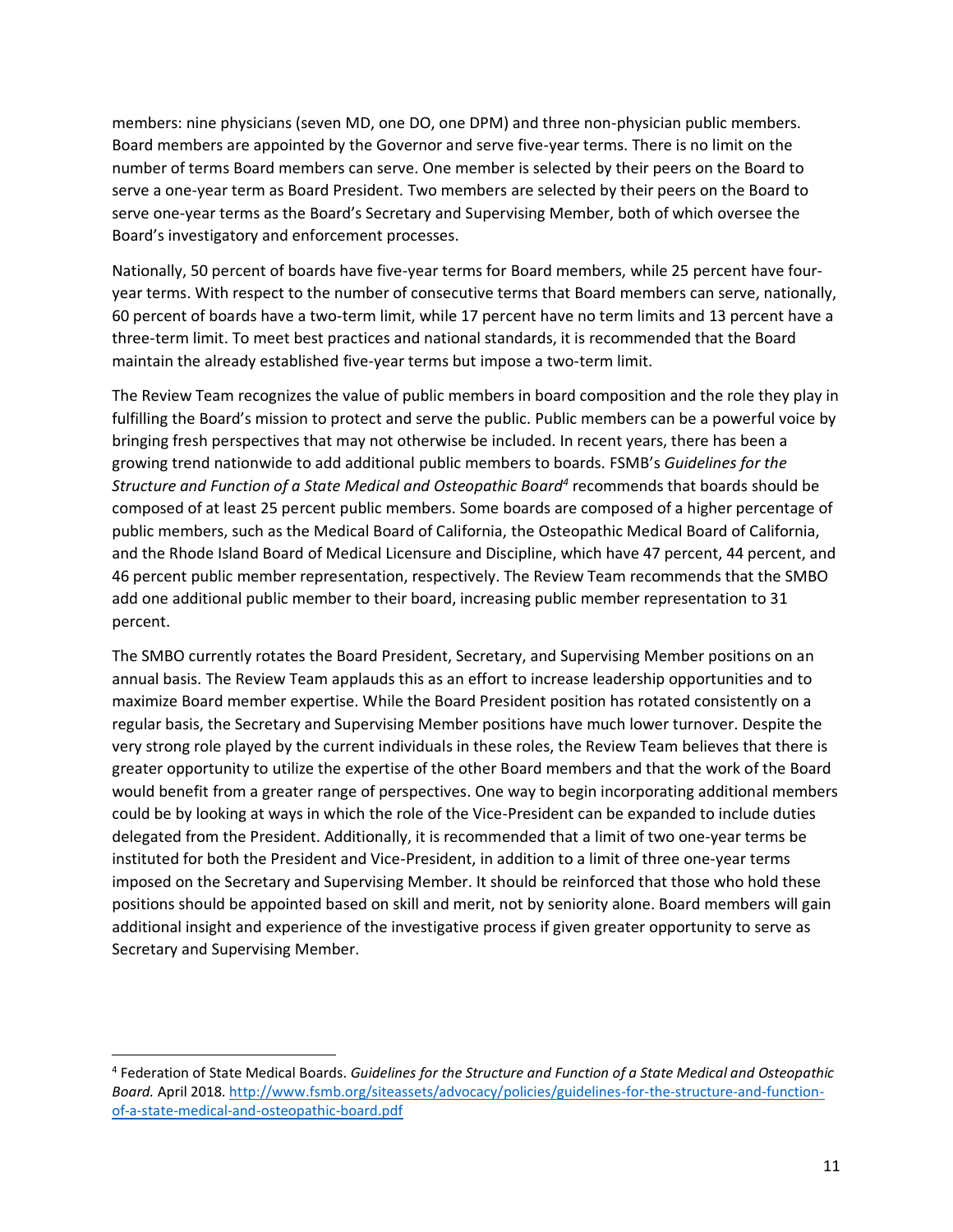- *Recommendation: Ensure Board Member diversity, especially Public Members, by drawing from as many different regions of the State, as many different specialties and careers as possible*
- *Recommendation: Add one additional Public Member to the Board*
- *Recommendation: Institute a term limit of two terms for Board Members*
- *Recommendation: Expand the range of duties performed by the Vice-President*
- *Recommendation: Institute a term limit for Board officers – two one-year terms for President and Vice-President; three one-year terms for Secretary and Supervising Member*

#### b. Board Involvement

<span id="page-11-0"></span>Throughout the document review and interviews with Board members and staff, it became apparent to the Review Team that Board members are not sufficiently involved, nor are they involved early enough, in the investigative process. The Review Team believes that it is extremely important that more Board members are involved in the investigative process, and are involved earlier in the process, to ensure that safeguards are in place to protect the public and handle cases, such as the Strauss case, properly.

As stated in the previous section, public members are an important voice on medical boards. As they bring the public's perspective, they are also the public's voice. Unfortunately, during the investigation process, while the Secretary and Supervising Member are actively involved, there is no public voice. Although a public member does not have the clinical experience of a physician member, their other experiences offer great value. The Review Team recommends that all complaints, investigations, and dispositions that are currently handled and reviewed by the Secretary and Supervising Member be reviewed instead by a three-person Investigations Committee, with one member of the Committee being a public member.

There are various models utilized across the country to increase Board involvement in the earlier stages of the investigation process. The SMBO may wish to consider these as alternatives to the Secretary/Supervising Member/Public Member review team option. For instance, the Arizona Board of Osteopathic Examiners in Medicine and Surgery has two established committees (Case Review Committee A and Case Review Committee B) to review substantive complaints and recommend action to the Board. In addition to the two case review committees, there is also a Compliance Review Committee that is tasked with reviewing the compliance of physicians with the Board confidential monitoring program, disciplinary orders, non-disciplinary orders, consent agreements, interim consent agreements and interim orders and to recommend action to the Board. For the Colorado Medical Board, there are three standing panels – Panel A, Panel B, and the Licensing Panel. Board members are appointed to one of the three panels. Panel A and Panel B act as both an inquiry and a hearings panel. All matters that are referred to one panel for investigation are heard, if referred for formal hearing, by the other panel.

The Review Team identified discrepancies and potentially narrow interpretations of statutes or internal policies that are more restrictive than what the statutes provide. Some of these discrepancies are in regard to the duties of the Secretary and Supervising Member. Ohio Rev. Code § 4731.22(F)(2) states that all investigations must be "supervised" by the Secretary and Supervising Member. The term "supervision" is undefined in statute and the Review Team questions whether the board has employed a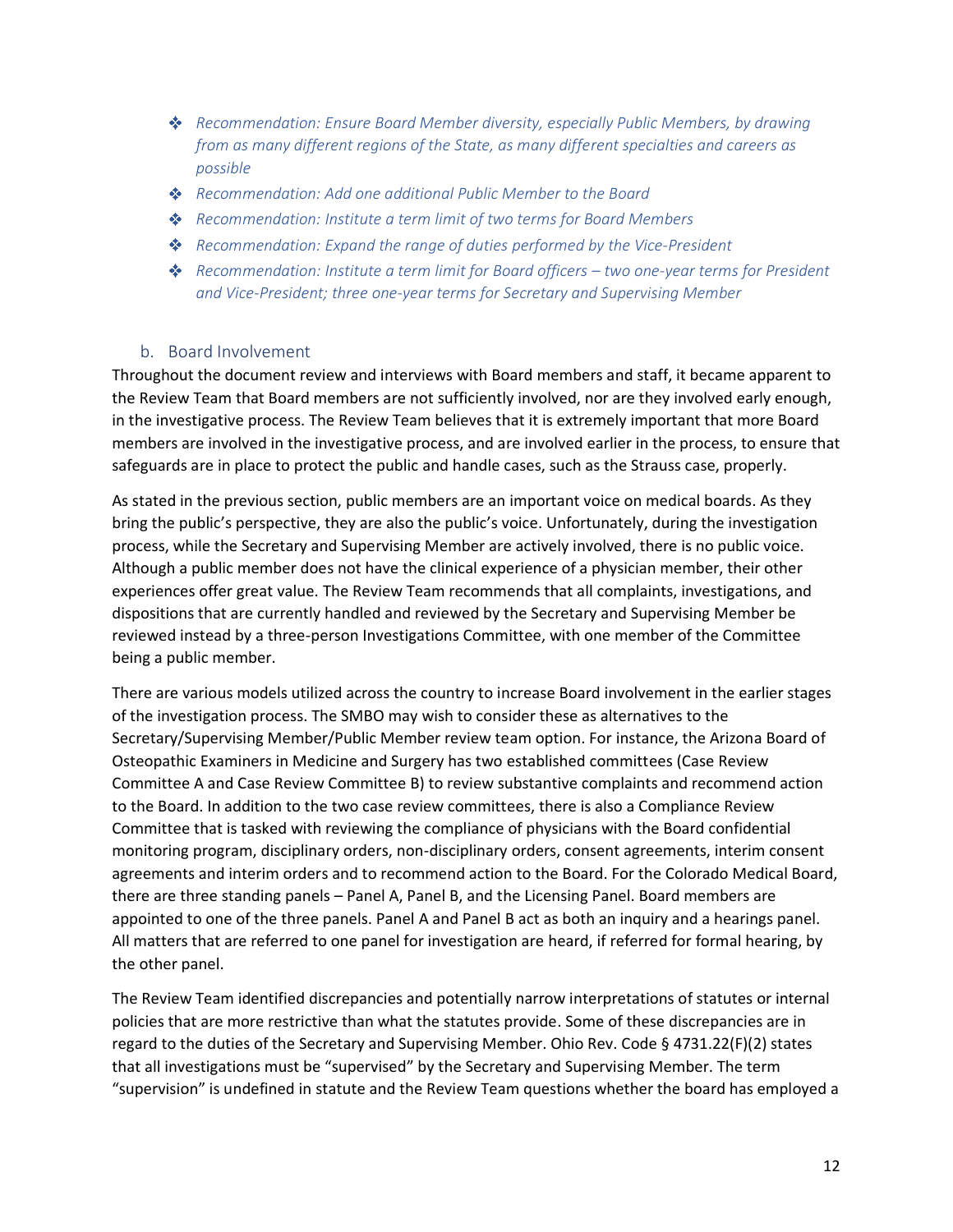narrow interpretation of the term. Additionally, Ohio Rev. Code § 4731.22(F)(3) requires only that subpoenas for patient record information be approved by the Secretary and Supervising Member. Activities that do not require Secretary and Supervising Member approval include administering oaths, taking depositions, inspecting and copying accounts, records or documents, issuing subpoenas (except in certain instances), compelling the attendance of witnesses, and production of documents. Based upon interviews, the Review Team believes the Supervising Member and Secretary are asked to approve things not required by statute. Implementing these recommendations could result in streamlined processes and increased efficiencies in investigations.

It is recommended that the Board review all processes and procedures to ensure that all governing statutes and internal policies are in harmony and that the Board is not being unnecessarily constrained by narrow interpretations. All board members should be aware of the internal policies and protocols that are used in processing complaints, for investigation, adjudication, etc.

To increase additional involvement, the Review Team believes it is also important that staff should provide as much information as possible to Board members so they are aware of Board operations. The Review Team recommends that regular reports be provided to Board members providing a snapshot of current Board caseload. These reports should include, but not be limited to, the following: a breakdown of the number and status (including current timeline) of cases based on department, number of investigations reviewed, external inquiries, licensing applications reviewed, consent orders issued, letters of concern, etc.

- *Recommendation: All complaints, investigative reviews, and dispositions that are handled and reviewed by the Secretary and Supervising Member should be reviewed by a three-person Investigations Committee, with at least one member of the Committee being a public member*
- *Recommendation: Review all Board processes and procedures to ensure governing statutes and internal policies are not unnecessarily constrained by narrow interpretation*
- *Recommendation: Board members should approve all new protocols and procedures*
- *Recommendation: Board members should be provided regular reports on current complaints and caseload*

### c. Committees and Disciplines Under the Purview of the Board

<span id="page-12-0"></span>The SMBO currently has 13 health care disciplines that fall under the purview of the Board. Those disciplines are allopathic physicians, osteopathic physicians, physician assistants, anesthesiologist assistants, respiratory therapists, podiatrists, acupuncturists, radiologist assistants/radiographers, massage therapists, cosmetic therapists, dietitians, genetic counselors, and oriental medicine practitioners.

The Board has 10 advisory councils and committees that address various responsibilities of the entire board. These committees are Compliance, Finance, Licensure, Medical Marijuana, Physician Assistant Policy, Policy, SMBO Executive Director Review, and Sexual Misconduct. The advisory councils, which provide additional oversight and regulation of certain disciplines, are the Dietetics Advisory Council and the Respiratory Care Advisory Council.

The Review Team believes that some of these committees should be consolidated or reorganized, while additional committees should be created to fill gaps. The Board should carefully review the role,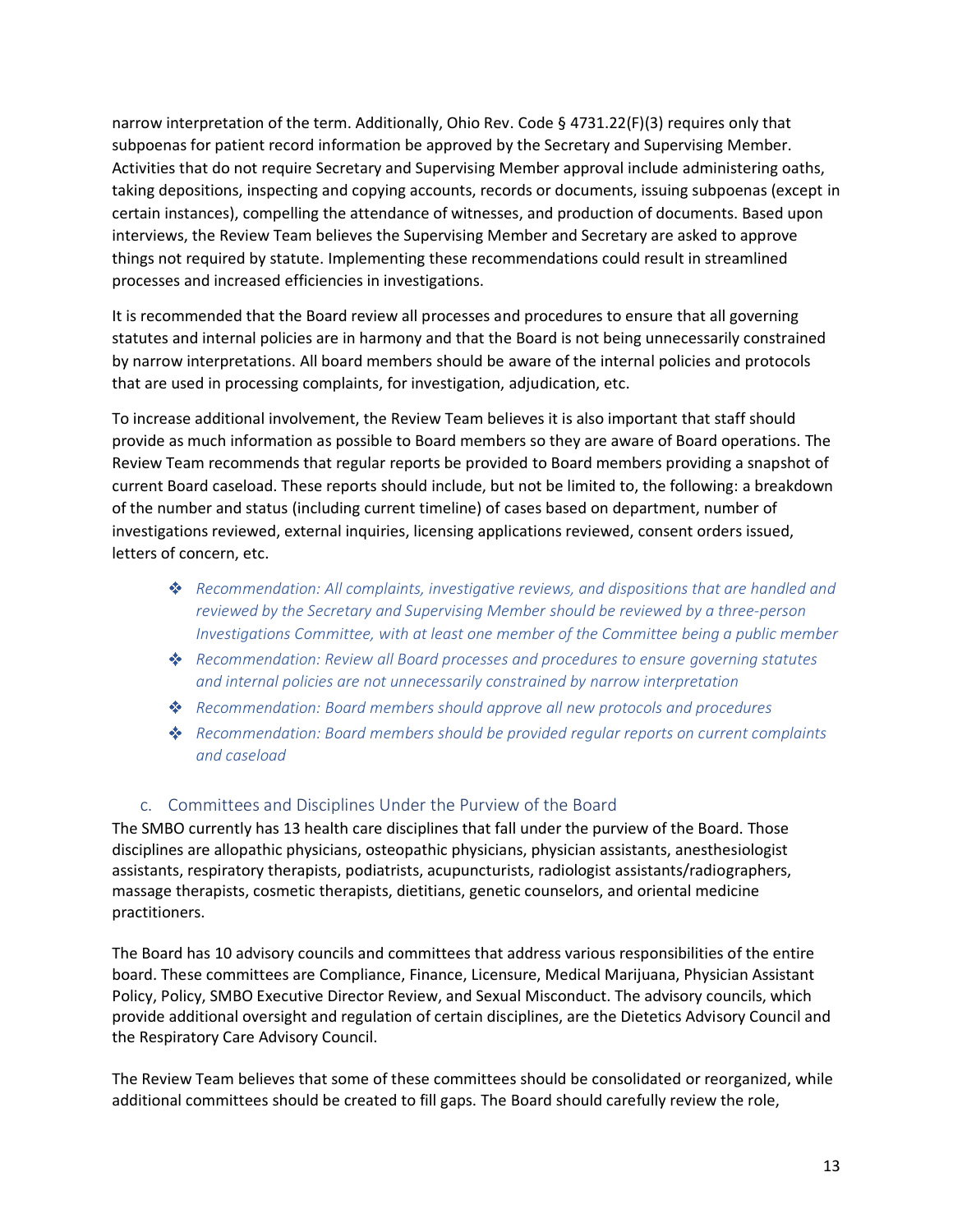makeup, and effectiveness of each of the committees and identify which ones should change. It is recommended that an Investigations Committee be created, in addition to the already established Licensure Committee. This newly created Investigations Committee should be comprised of three members – the Secretary, Supervising Member and one additional member, with the Supervising Member and/or the additional member being a public member – and will investigate each complaint and recommend disposition to the Board, with the assistance of Board personnel. The Board may wish to add an additional member or two to the committee to increase Board involvement in the investigations process. The Review Team recommends that the Licensure Committee be reorganized to include members of the Board that are not part of the Investigations Committee to decrease the workload of the Investigations Committee and increase board participation. The Licensure Committee should be given the responsibility of reviewing any license applications or other licensing questions presently considered by the Secretary and Supervising Member, as well as any additional issues related to licensure.

- *Recommendation: Identify committees that can be consolidated or eliminated to reduce redundancies and maximize Board member experience and time*
- *Recommendation: Establish a three-person Investigations Committee comprised of the Secretary, Supervising Member, and one additional member, one of which must be a public member.*
- *Recommendation: Reorganize the Licensure Committee's membership to include only non-Investigations Committee members*

## <span id="page-13-0"></span>II. Board Personnel

#### a. Structure

<span id="page-13-1"></span>The organizational structure of the SMBO is similar to that of most state medical boards in terms of its departmental breakdown. Communication across departments seems to occur frequently. However, aside from instances where particular staff members are assigned to cases from the outset (i.e., in cases involving allegations of sexual misconduct), the responsibility for this communication falls almost exclusively on department managers and chiefs. An illustration of this was conveyed during staff interviews regarding information sharing from the Investigations Department. The Review Team was told that when investigators need to communicate with other departments, they do this through their own managers who will pass information and messages up the chain of command. Managers and department chiefs will then convey information to chiefs and managers of other departments before it makes its way back down to a relevant staff member of that department. This means that the most common (and with many cases, the only) form of cross-departmental communication that occurs is at the very top of the organizational structure, leading to a perception of siloed departments within the organization.

In addition to the low number of points of communication across departments, the siloed nature of the organization is demonstrated by the ways in which cases are completed in one department and handed off to another. When an investigation is completed, the investigator will draft a report of investigation (ROI) and submit this for consideration by the Enforcement Department. Unless the enforcement attorney who has been assigned the case needs additional information from the investigation,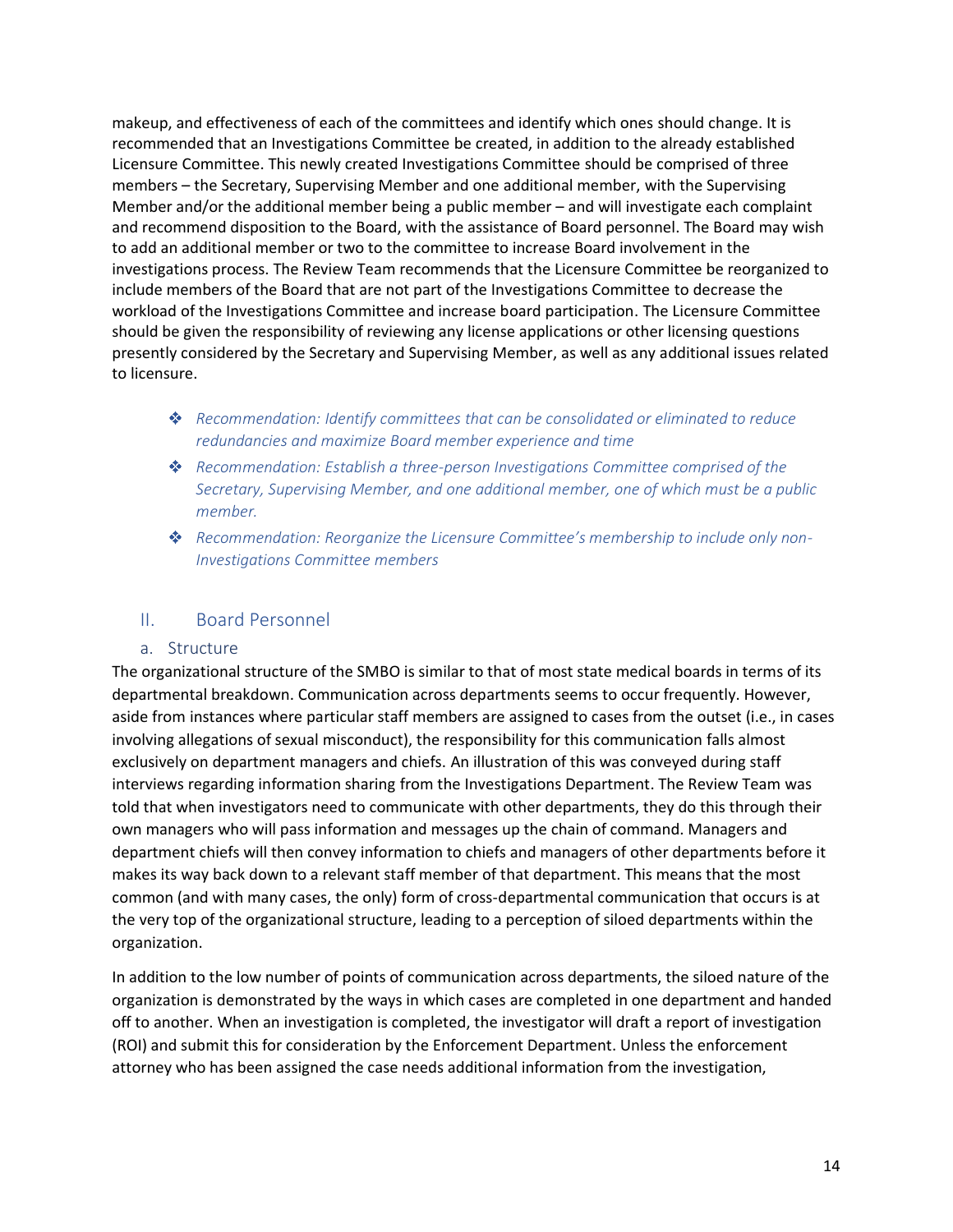submission of an ROI will typically be the final time an investigator hears about their case, unless they choose to verify its status in Salesforce, something the Review Team was told rarely occurs.

The Review Team believes that the team-based approach used in cases involving allegations of sexual misconduct holds promise for eliminating silos between departments. This approach involves the assignment of an enforcement attorney and an investigator to a case at the outset of the investigation and ongoing communication and collaboration between the two over the duration of the investigative portion of the case. The Review Team recommends expanding the use of this model to all case types, not only sexual misconduct cases. Further, the Review Team recommends that investigator involvement in a case continue beyond the completion of the investigation. This recommendation is not only intended to reduce silos and increase communication, but also to demonstrate respect for the expertise of the investigator and the value of their role, make use of the knowledge they have gained over the course of the investigative process, and offer opportunities to receive feedback and improve, as well as identify potential biases. Building and emphasizing a team-based approach across all Board processes will normalize consultations among colleagues. If done properly, efficiencies will be gained and it will become routine.

Given the long history of the current organizational structure and the embedded processes and habits it has created, the Review Team also recommends that continuous communication occur across the organization as changes such as these are implemented.

- *Recommendation: Utilize a team-based approach for all cases*
- *Recommendation: Investigators should be involved in cases beyond completion of the case to ensure opportunities for feedback and improvement, and to identify potential biases.*
- *Recommendation: Maintain continuous communication across the organization as changes are implemented*

### b. Additional and/or Reorganized Positions

<span id="page-14-0"></span>The SMBO does not currently have a medical professional on staff, relying instead on two nurse experts from the Standards Department for their clinical expertise, several academic resources, including UpToDate which is the most frequently used resource for the nurse experts, and the Board Secretary and Supervising Member when additional internal clinical input is needed. When a case requires further expertise for a minimal standards evaluation, external expert review by medical professionals is sought. The Review Team learned during interviews that obtaining expert reviewers with suitable backgrounds and expertise often presents challenges and can be a reason for significant delays in case processing.

It is common for state medical boards to employ an individual with a medical background, often a physician and/or physician assistant, to serve as Medical Director of the Board and advise the board's Executive Director. Depending on the specific board needs, the Medical Director is either a full-time, part-time, or contract employee. Thirteen (13) boards have full-time staff who serve as medical directors. For example, the North Carolina Medical Board employs three (3) full-time medical directors, two (2) MDs and one (1) PA. Nineteen (19) boards also employ part-time, temporary/seasonal, or contractors who serve in a medical director capacity to support the work of the board.

The Review Team recommends the addition of a Medical Director on staff. The Medical Director would play a role in providing clinical expertise for minimal standards cases prior to the involvement of the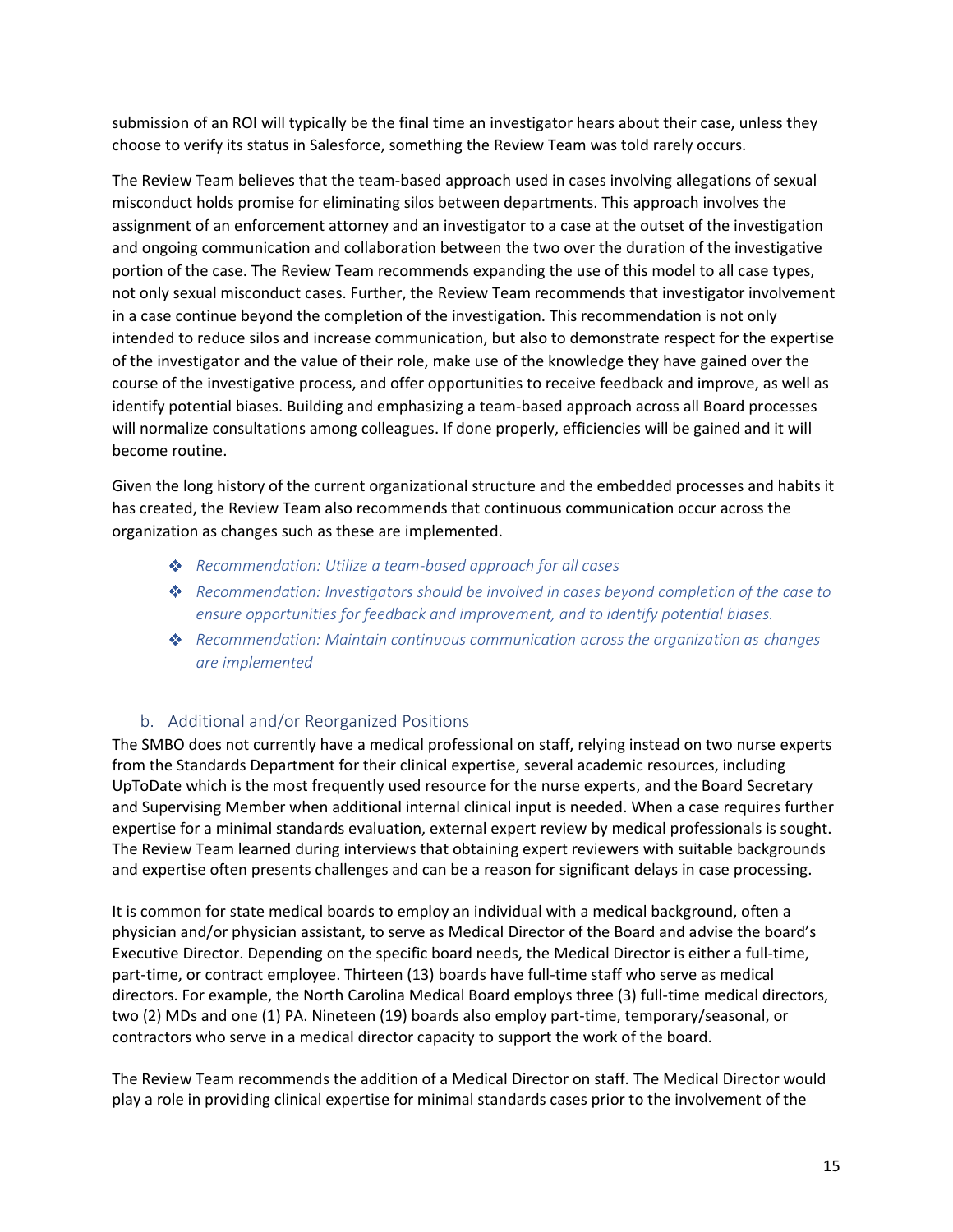Secretary and Supervising Member. However, while the Medical Director could directly manage the nurse experts, it is recommended that the position report directly to the Executive Director and serve in an advisory capacity to all departments when medical questions arise. They would be expected to advise the Executive Director as well as board staff, where needed. They should also be required to attend rounds, along with the Investigations Committee. The Medical Director can also assist with compliance by conducting chart reviews to follow-up on any practice restrictions or required continuing medical education.

In hiring a Medical Director, whether they are full-time or part time, the Review Team recommends seeking a board certified physician who is still in practice. If a retired physician is considered for the role, they should have retired in the recent past to ensure currency of medical knowledge. Beyond being board certified, the individual would ideally have good standing in the community, a clean disciplinary record, and possess knowledge of the medical community to facilitate securing additional external expert reviewers, when needed. Having a board certified physician on staff may also decrease the need for expert reviewers, resulting in potential cost-savings.

### *Recommendation: Employ a Medical Director who reports to the Executive Director*

## c. Education and Training

<span id="page-15-0"></span>The Review Team received reports of training undertaken by board members and staff as part of onboarding and ongoing education. Several of the courses listed are relevant to cases involving sexual misconduct, including Forensic Experiential Trauma Interview (FETI), Trauma-Informed Investigations through Administrators in Medicine (AIM) and the Ohio Attorney General's Office, as well as Justice3D. The team also notes regular attendance from department heads at FSMB events, including Annual Meetings, Board Attorney Workshops, and Medical Board Roundtables, some of which have addressed sexual misconduct.

The Review Team found the training undertaken to be valuable and recommends that it continue for Board staff, but also include Board members, where feasible. This is especially important for ensuring that the adjudicatory processes of the Board are informed by the same best practice recommendations that staff are receiving and implementing in their own work. The team also recommends that training in implicit bias be undertaken by all Board members and staff.

- *Recommendation: Continue to provide educational and training opportunities to Board staff, as well as Board members, where feasible*
- *Recommendation: All staff and Board members should complete training in implicit bias*

### d. Culture

<span id="page-15-1"></span>Many of the interviews undertaken with Board staff highlighted longstanding issues related to the organization's culture. It appears that many of these issues arise from a lack of communication between and among departments, as well as the segmented structure of the organization that are noted above. Differences in expectations among departments likely also contribute to low morale in some departments, such as investigations, where expectations related to completion times are perceived as high and rigid relative to other departments. Despite these engrained cultural issues, there was a significant degree of optimism on the part of most interviewees about recent positive changes to the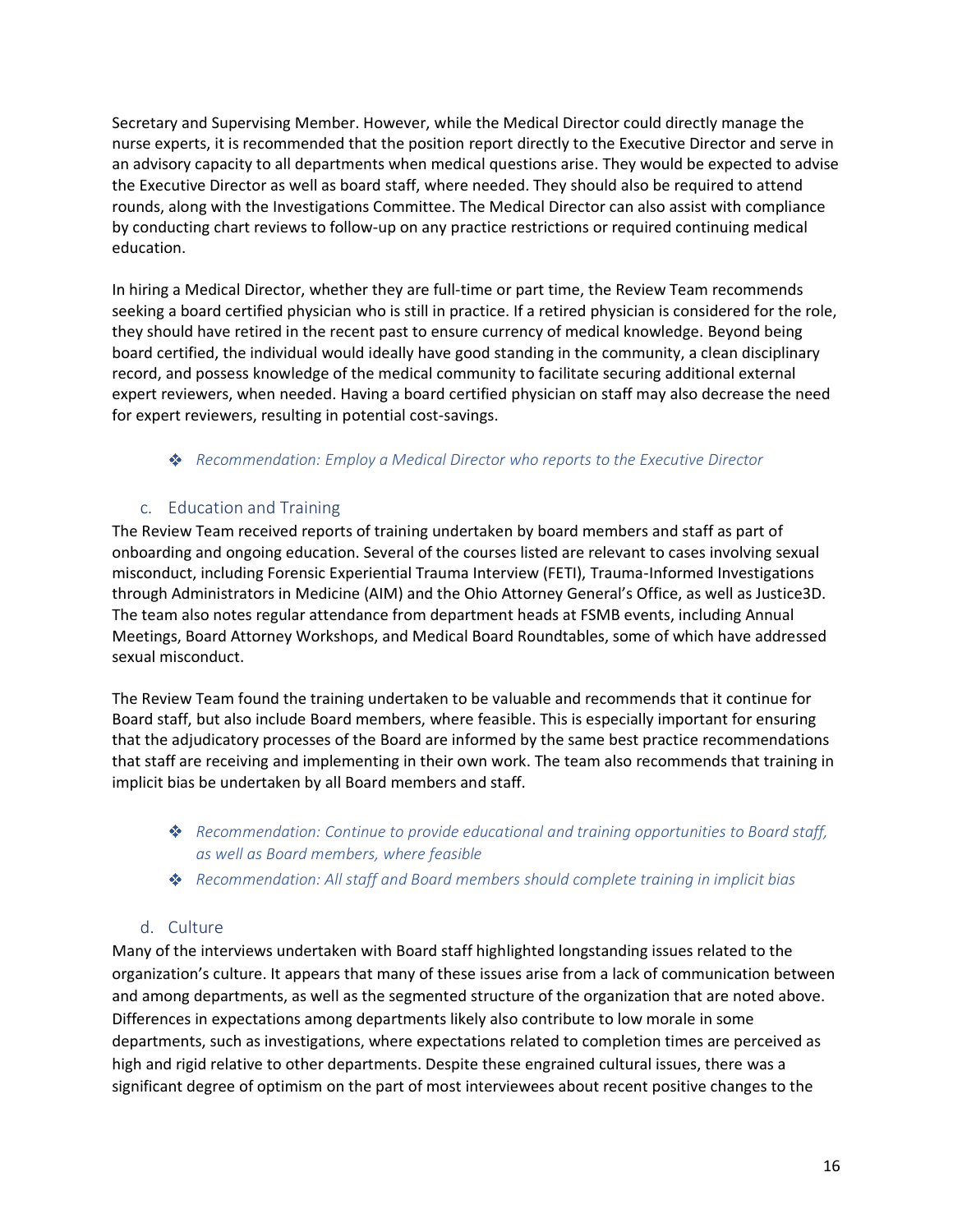organization's culture, many of which have been occurring since the hiring of the current Executive Director.

The Review Team believes that enhanced communication, including all-staff meetings, and consistent expectations across departments will help to sustain these positive cultural shifts and make ongoing contributions to improved morale. The Review Team also recommends that staff surveys be conducted by the Executive Director at least every three to five years, in collaboration with another senior staff member (e.g., HR manager or Deputy Director) to garner feedback and opinions on a variety of topics, such as Board operations and staff morale.

The Review Team also learned that Board staff will collaborate with the Board in strategic planning over the next fiscal year. The Board is encouraged to develop strategic priorities on an annual or biennial basis that provide guidance and direction to Board staff. Departmental involvement in the development process should also be encouraged. Departments should develop annual goals at a tactical level and relate these to the priorities developed by the Board. Consideration should also be given to how priorities developed relate to the "goals" that are published on the OSMB website. These goals certainly relate to the mission of the Board, but should be less broad and vague to ensure implementation.

- *Recommendation: Maintain enhanced communication and consistent expectations across departments to ensure positive cultural shifts*
- *Recommendation: Conduct staff surveys at least every three to five years to garner feedback on a variety of topics, including Board operations and staff morale*
- *Recommendation: Involve Board members and staff at all levels in the development of the Board's strategic plan.*

## III. Complaints and Triage

<span id="page-16-0"></span>The Board employs a triage process whereby complaints are directed to one of the following upon intake: ASAP Investigation, Investigation, Standards Review, PI-UNC Process, Secretary of the Board, PI-Referral, Protocol Close, Enforcement, and Other.

Triage occurs based on the nature of the complaint and not necessarily its severity. The triage process follows an initial pre-triage review involving licensee look-up and verification of previous complaint and disciplinary history. Pre-triage is performed by administrative clerks, while triage is performed by the Chief of Standards Review and Compliance, Chief of Investigations, Chief Legal Counsel, and two attorneys from the Legal Department, each spending one day per week in the triaging role.

There do not appear to be established timelines for triage or expected maximum times that a complaint can remain in triage before being assigned to a particular department. The Review Team reviewed data related to the triage process, broken down by individuals performing the function, noting significant variance in time taken to triage. Average times vary from six days to nearly twenty days. Some interviewees, however, conveyed that particular complaints can remain in triage for much longer.

The team also noted significant variances in the pathways through which each person performing the triage directs the complaints. As an illustration, one of the five triagers directed 38 percent of their total number of records to the Board Secretary, whereas another triager sent only four percent of records in the same direction. For records triaged to Standards Review, two triagers sent 22 percent of their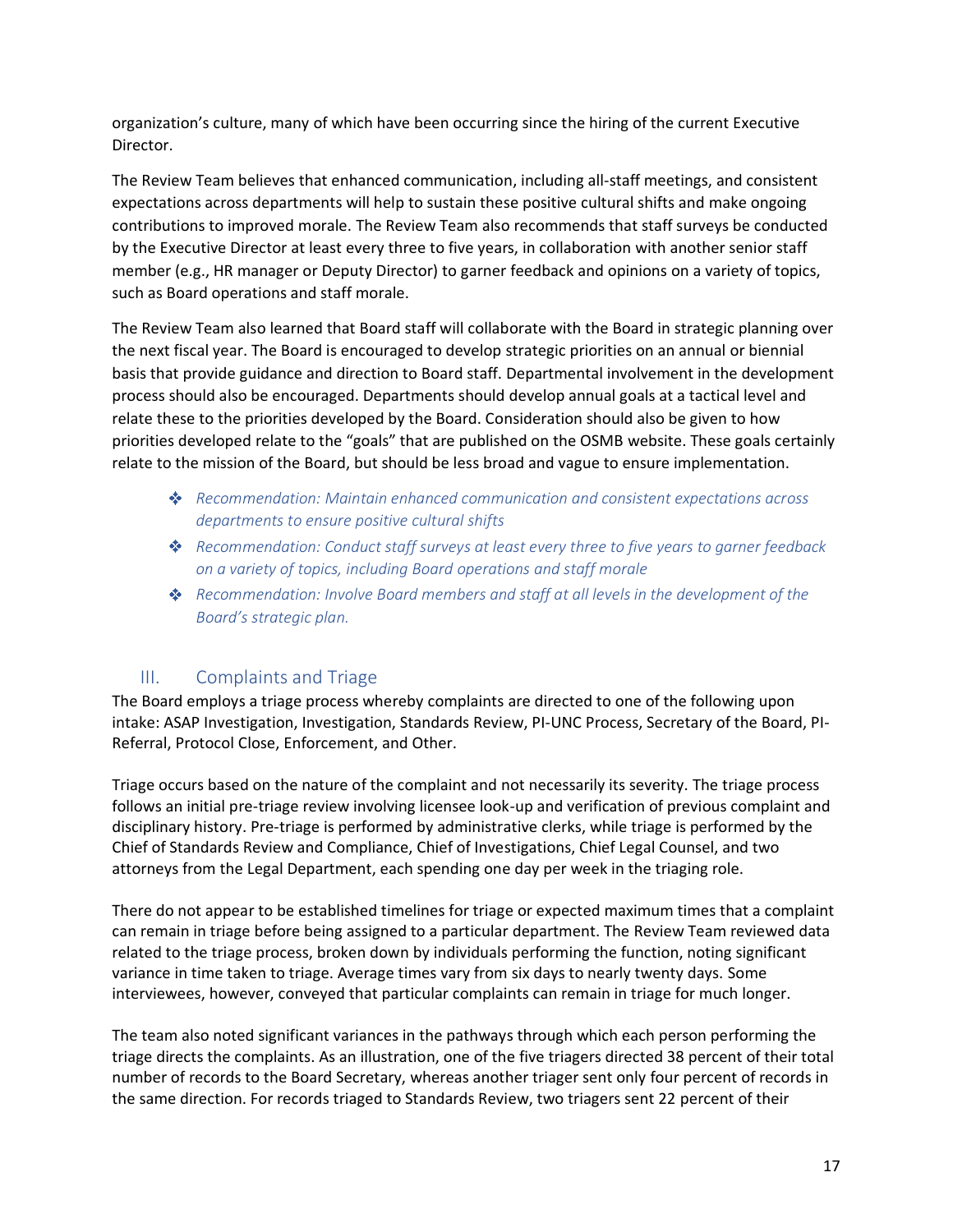records, whereas another sent only seven percent. These discrepancies demonstrate a need to focus on uniformity in the triage process.

One potential option would be to have a single person performing all triaging. However, the Review Team was informed during interviews that the Board had previously employed this process and while uniformity was achieved, it resulted in significant case backlogs.

The Review Team encourages the Board to develop uniform guidance for triage to standardize the decisions involved in the process of assigning case records. We also recommend giving consideration to shifting the triage step to the administrative clerks who perform pre-triage. With clear protocols for triage and adequate training, this step could be performed by administrative staff, rather than taking time from highly skilled attorneys, some of whom also serve as chiefs of departments. We further recommend that any difficult cases encountered by the administrative triagers be sent to a multidepartmental group made up of department chiefs who will decide by consensus where they should be directed. While this triage process may not be perfect, there are several opportunities down the line to redirect cases back to triage or to the multi-department triaging group.

We also recommend establishing timelines for cases to be triaged, both at the administrative level, as well as by the multi-departmental triaging group. If cases languish in triage, efforts should be made to ensure that they are completed, and not merely closed based on the length of time since the complaint was made.

Finally, consideration should be given to changing the reporting structure so that the administrative triagers report to the Chief Investigative Officer since the majority of complaints will be processed and investigated by staff within the Investigations Department.

- *Recommendation: Develop uniform guidance for triage to standardize the decisions involved in the process of assigning case records*
- *Recommendation: Shift the triage step to the administrative clerks who perform pre-triage*
- *Recommendation: Any difficult cases encountered by the administrative triagers should be sent to a multi-departmental group made up of department chiefs who will make a consensus decision*
- *Recommendation: Establish timelines for cases to be triaged*
- *Recommendation: Administrative triagers should report to the Chief Investigative Officer*

### <span id="page-17-0"></span>IV. Standards Review & Compliance

The Standards Review department is staffed by two nurse specialists, one with a background in cardiology and the other with a background in pediatrics. Departmental oversight is provided by the Manager of Standards and Compliance who reports to the Board's Executive Director.

From January 1, 2019 – December 31, 2019, the nurse experts created 609 reports for review by the Secretary and Supervising Member. During this same period, the Board closed 1065 complaints related to minimal standards of care, most of which would have come through standards review. The department has completed 258 reports thus far in 2020 (one report may be associated with multiple individual complaints).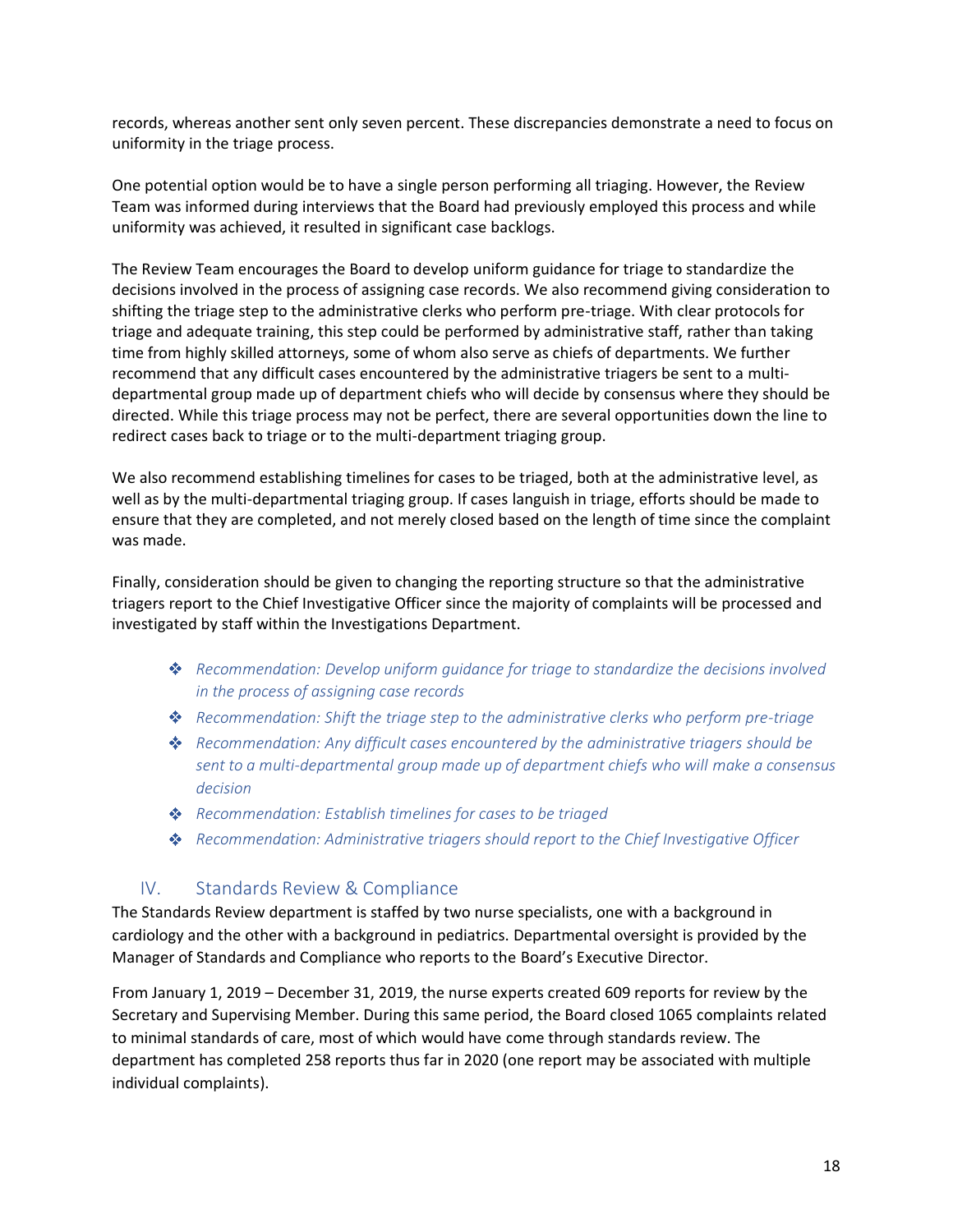The standards review process was described to the Review Team during our interview with one of the nurse experts. Once a complaint is directed to standards review during the board's triage process, records are sought by the department's administrative staff person and delivered to the nurse experts. The nurse experts begin their process with an initial review of the complaint and evaluation of the overall context to determine the crux of the complaint. The licensee's complaint history is then verified, followed by educational history and certification. The medical records are then reviewed against the complaint and the current standard of care. Online databases, medical journals, PubMed, and UpToDate are used to establish the standard for each case. Nurse experts can also ask for an external expert review.

Outcomes following case review include closure, letter of caution with or without educational recommendations, and informal meeting with the Secretary and Supervising Member. The nurse experts will often discuss difficult cases with the Secretary and Supervising Member or with investigators. If a case rises to the level where the nurse experts feel that enforcement may be needed, they will liaise with the Secretary and Supervising Member and will often initiate the process for obtaining external expert reviewers.

When letters of caution are used at case closure, the process and the letter are internal and the closure is not made public, nor is it communicated with the complainant. Rather, the complainant will receive a letter notifying them only of the case closure. Further, when these letters include educational recommendations, these are not necessarily required of the physician as they do not amount to formal disciplinary action.

The Review Team recommends that the complainant receive a more fulsome explanation of the nature of the case closure, including, when possible, the fact that remedial education was recommended to the complaint subject physician. The team recommends further that consideration be given to ways of ensuring compliance with remedial education recommendations. <sup>5</sup> One suggestion for accomplishing this is by keeping cases open until remedial education is completed. This will involve a trade-off between ensuring that remediation occurs and extending case processing times. However, as long as case milestones are appropriately tracked as recommended below, an explanation for longer duration of these cases will be available.

- *Recommendation: Complainants should receive an explanation of the nature of the case closure, including the fact that remedial education was recommended to the complaint subject physician*
- *Recommendation: Consideration should be given to ways of ensuring compliance with remedial education recommendations*

### a. Expert Reviewers

<span id="page-18-0"></span>The SMBO uses external expert reviewers for complicated minimal standards complaints, or in instances where the expertise of the nurse experts, other internal staff, and the Secretary and Supervising Member are not suited to conducting an appropriate standards assessment. Interviewees estimated that expert reviewers are used in less than 10% of standards cases.

<sup>5</sup> See recommendations in Section IX. Quality Assurance.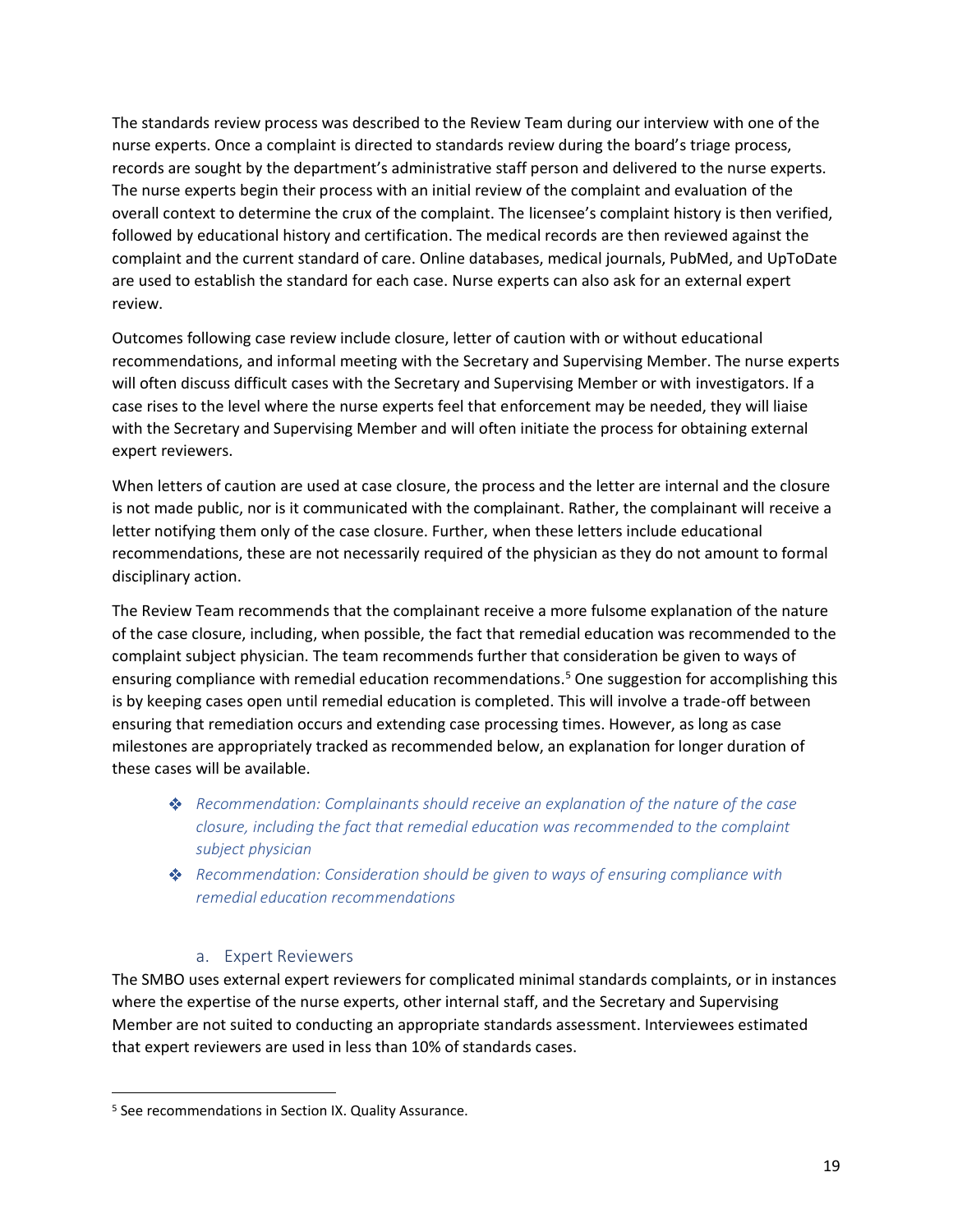The Board's current process for recruiting expert reviewers is through a link on the Board's website where interested parties may submit an application form, along with a CV to the Compliance Department. The Board has also worked with a headhunter to recruit additional reviewers.

The Review Team heard of several challenges related to obtaining external expert reviewers. These relate mainly to finding reviewers with suitable backgrounds and expertise to match cases under review. However, the process used by the board to obtain and pay a reviewer is also quite cumbersome, involving at least five individuals and twenty-seven steps.<sup>6</sup>

While the review team anticipates that the need for external expert review of complaints will be reduced through the employment of a staff medical officer, the SMBO may wish to consider additional options for recruiting and retaining expert reviewers.<sup>7</sup> Many state medical boards post informational resources, FAQs, and videos about their expert review process, including expectations and compensation on board websites. The North Carolina Medical Board created a new staff position to manage that board's expert review process, including recruitment and retention. Other boards contract with private companies to secure expert reviewers. The FSMB has heard anecdotally that engaging private companies has resulted in significant time savings and often higher quality reviews. Finally, the OSMB's Board members themselves are often well-connected within the medical community. They should be encouraged to speak with their colleagues in practice about the importance of expert review of cases as a way of supporting medical professionalism across the state.

- *Recommendation: The board should consider whether different models for obtaining external expert reviewers would increase the efficiency of this process*
- *Recommendation: Board members should be encouraged to leverage their medical contacts within the state to find additional expert reviewers*

### b. Chaperones/Practice Monitors

<span id="page-19-0"></span>The review team did not review information about the Board's use of chaperones or practice monitors as part of its preparatory materials. However, the use of chaperones was discussed briefly during interviews in relation to the compliance monitoring practices of the Board. The review team was pleased to learn that the Board has been implementing new practices with respect to the use of chaperones, including random site visits to ensure compliance with monitoring conditions or gender-based restrictions, and interviews are taking place with the chaperones themselves.

The nature of the monitoring relationship between a chaperone and a licensee with practice limitations nevertheless appears to be relatively informal. The review team learned that licensees are responsible for supplying the name of a chaperone to the Board. This may differ with respect to more formal practice monitors, but this was unclear based on the reading material and interviews conducted.

<sup>7</sup> In 2018, the FSMB compiled a state-by-state list of legislation related to expert witness qualifications and licensure requirements that may be helpful to the SMBO. The list is available here: <http://www.fsmb.org/siteassets/advocacy/key-issues/expert-witness-by-state.pdf>

<sup>&</sup>lt;sup>6</sup> The review team learned through emails from licensing staff that recent minor changes have occurred which may have reduced the number of steps involved in the expert acquisition process, but that it remains substantively similar.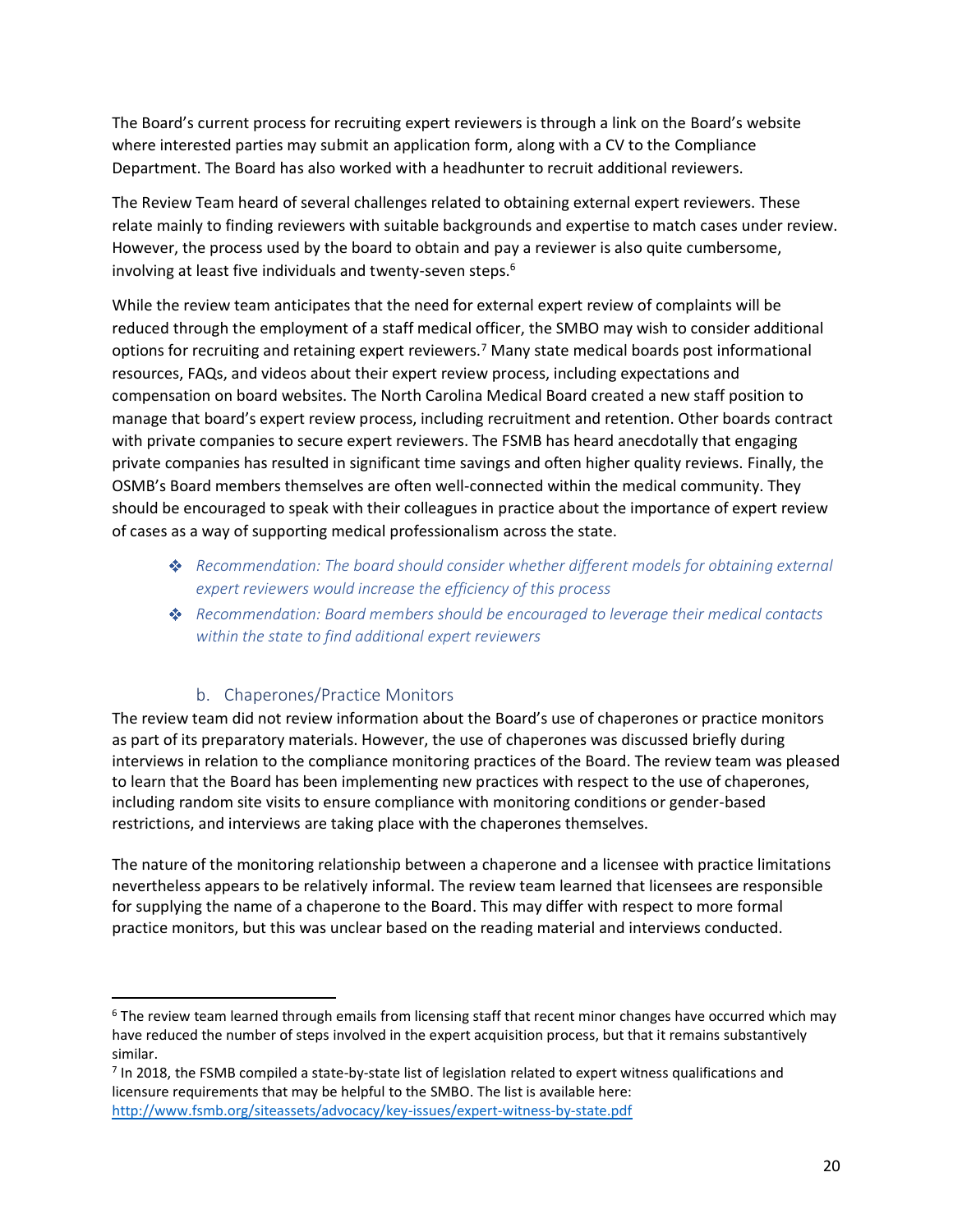The review team recommends that the SMBO refer to any formal Board-imposed monitoring arrangement as "practice monitoring" rather than using the term "chaperone." As defined in FSMB policy,<sup>8</sup> a practice monitor's primary responsibility is to the state medical board in support of the Board's patient protective mandate. A practice monitor has a formal reporting responsibility to the Board and should have a health professional background, receives formal training in the expectations of practice monitors, and is not connected to the licensee being monitored through employment or other preexisting connections.

With respect to gender or age-based restrictions, the Board is encouraged to consider the FSMB's newly adopted policy which states the following:

*"The appropriateness of age and gender-based interim restrictions should be considered carefully before being imposed by state medical boards. Sexual misconduct often occurs for reasons related to power, rather than because of a sexual attraction to a particular gender or age group, thereby making these restrictions ineffective to protect patients in many cases."*

- *Recommendation: Refer to any formal Board-imposed monitoring arrangement as "practice monitoring," rather than "chaperone"*
- *Recommendation: Establish requirements for practice monitor backgrounds, training, independence from monitored physicians, and reporting expectations to the Board*

## c. Compliance

<span id="page-20-0"></span>The Review Team did not explore the issue of compliance in great depth during the document review or interview process, but believes that this is an important component of Board processes with respect to all case types to ensure that the decisions of the Board are represented in the practice of licensees. As such, the Review Team recommends that the Board create the position of Compliance Officer. This would be a quasi-investigatory position where the individual would go into the field to investigate compliance through office visits, informal interviews with clinic staff and periodic chart review, depending on the nature of the case and practice restrictions involved. It is anticipated that this work would be supported by a Medical Director (recommended above) for case and chart review to ensure Board orders are appropriately followed.

*Recommendation: Create the position of Compliance Officer to ensure compliance with Board orders*

## V. Investigations

<span id="page-20-1"></span>The SMBO employs 17 investigators who are divided geographically into three groups. Each group is overseen by an investigative supervisor who reports to the Chief of Investigations. The entire department is supported by one administrative assistant.

<sup>8</sup> Federation of State Medical Boards Policy on Physician Sexual Misconduct, available at [http://www.fsmb.org/siteassets/advocacy/policies/report-of-workgroup-on-sexual-misconduct-adopted](http://www.fsmb.org/siteassets/advocacy/policies/report-of-workgroup-on-sexual-misconduct-adopted-version.pdf)[version.pdf](http://www.fsmb.org/siteassets/advocacy/policies/report-of-workgroup-on-sexual-misconduct-adopted-version.pdf)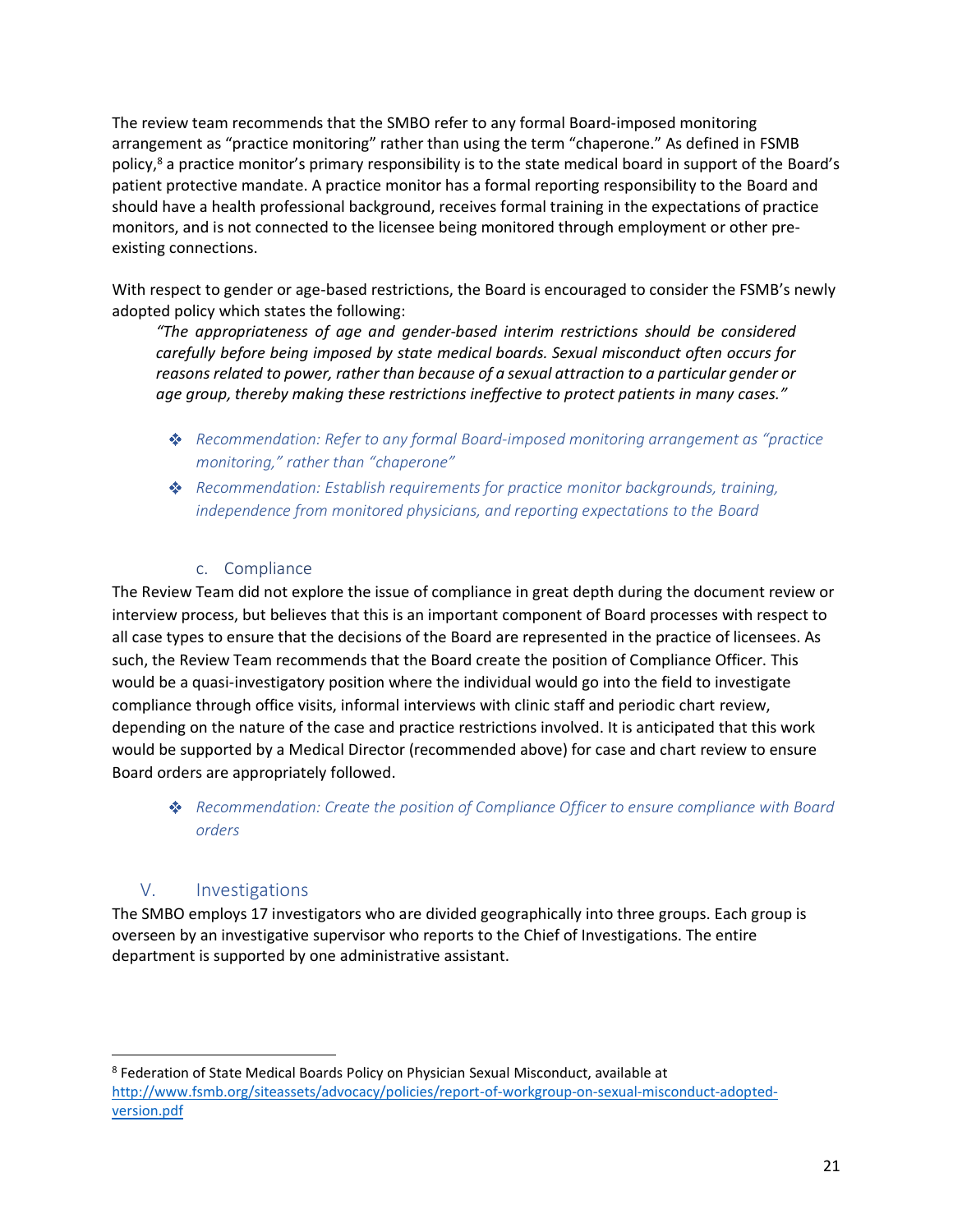The Investigations Department appears to employ timelines for completion<sup>9</sup> to a greater degree than other departments. Investigative staff interviewed demonstrated a sense of responsibility for meeting their timelines, while emphasizing that the priority from Board leadership is on thoroughness of investigations, rather than speed. There seems to be some frustration on the part of investigators that cases can often take much longer to process before and after they are managed by investigators, implying that timelines in other departments are not followed to the same degree.

During interviews with members of the Investigations Department, the Review Team heard detailed accounts of how investigators carry out their job functions that demonstrated a deep understanding of their role. However, the involvement of investigators in cases after an investigation is completed is very minimal. In fact, investigators will only typically hear about cases they have investigated if they are contacted by an enforcement attorney who is in need of additional information.

Given the geographic distribution of investigators, it has been historically rare that the investigative staff have opportunities to assemble together to discuss cases, the nature of their work or to develop relationships with other investigators beyond their regional divisions. Also, while those investigators who are part of the central division will have more frequent opportunities to spend time in the Board's office, most investigators will only typically attend the Board office on occasions where a licensee is not compliant with an investigation and is therefore issued a subpoena to visit the Board in person. Each regional group of investigators meets approximately once per month.

The reporting structure within the department may contribute to this historical isolation of investigative staff because the investigators themselves will report to their supervisor who will then report to the Chief of Investigations. The Chief of Investigations is typically the only individual responsible for liaising with other departments through their chiefs and managers.

During interviews with the Chief of Investigations and investigative staff, the Review Team was told that the recent shift towards a trauma-informed approach has resulted in more frequent meetings with staff from outside the investigations department, including victim advocates and enforcement attorneys.

The Review Team also learned that under the Board's new Executive Director, additional opportunities for meetings between and among investigative colleagues are occurring. The Executive Director has gone into the field to meet with investigative staff and the Board President has attended some of these meetings, as well. Additionally, there has recently been an all-staff meeting in Columbus that offered investigators an opportunity to visit the Board's offices and meet with some of their colleagues from other departments. During the COVID-19 pandemic, all-staff meetings via e-conferencing have also been occurring. The Review Team commends the Board for these additional efforts which allow for better integration of investigative staff into the broader team. This not only offers important opportunities for camaraderie to develop among staff and between departments, but also provides an avenue for investigators to learn about how others see and benefit from their work. It can also help to foster more of a team environment and boost staff morale. The Review Team strongly recommends that these opportunities to meet in person continue for the benefit of the investigators and the Board as a whole. We also recognize the value of virtual meetings when meeting in-person is not feasible, and understand these have been taking place successfully during the COVID-19 pandemic.

<sup>&</sup>lt;sup>9</sup> Timelines can vary from 30 days to 120 days, depending on the nature of the complaint.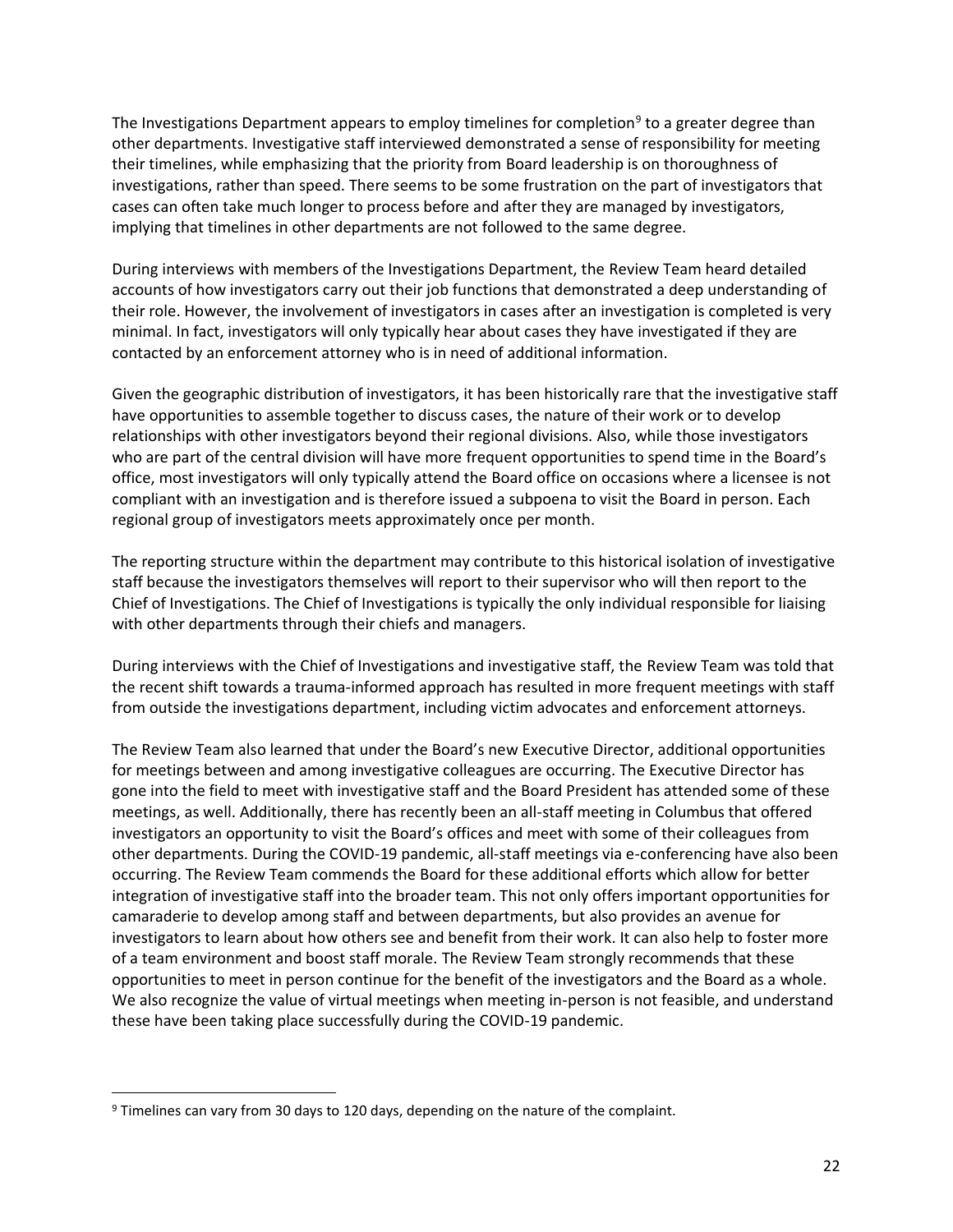The team further recommends that efforts be made to better integrate investigators into the entire process of case management, all the way through to adjudication. Investigators should receive updates about the cases they have worked on as they reach milestones throughout the process and they should be consulted where input would be valuable, such as during discussion of cases at post-mortem case review (recommended below). Investigators should also be present during rounds when their cases are being discussed and should be able to provide brief case summaries. Finally, in order to facilitate a greater understanding of the adjudicatory process with respect to their cases, investigators and investigative supervisors would benefit from attending Board meetings on a rotational basis.

- *Recommendation: Continue to hold in-person meetings, both in the field and at the Board's main offices, between the executive director and investigators, as well as the Board President, when possible.*
- *Recommendation: Integrate investigators into the entire process of case management, all the way through to adjudication*
- *Recommendation: Investigators should be in attendance at rounds when their cases are being discussed to serve as informational resources*

## VI. Enforcement

<span id="page-22-0"></span>The Enforcement Department of the SMBO is overseen by the Chief Enforcement Officer and employs eight enforcement attorneys and is supported by one administrative assistant. Historically, there have been anywhere between seven to ten enforcement attorneys on staff.

The role of enforcement attorneys at the SMBO involves conducting pre-hearing legal analysis of cases, issuing subpoenas, and conducting interrogatories and depositions, but they are not permitted to prosecute cases themselves. Their role essentially involves case preparation for the assistant attorneys general. The Review Team heard during interviews that enforcement attorneys are typically responsible for between 40 and 50 cases at a time.

## a. Case Management Timelines

<span id="page-22-1"></span>During interviews with the Chief Enforcement Officer and staff, it was expressed that there have been long standing issues regarding established deadlines and the use of the Board's current case management system.<sup>10</sup> It was also stated that there are often chokepoints during casework. The Review Team believes that there should be strong efforts made to move the case forward if additional information is needed and this is often information which could be gathered by Investigations, Standards Review, or administrative staff.

The Review Team heard from enforcement staff and staff from other departments about heavy workload within the enforcement department and it was suggested by more than one interviewee that additional attorneys in this department would benefit the Board in terms of moving cases forward. However, based on the Review Team's document review and interviews, we would not qualify the workload issues as related to understaffing in the department. Rather, we believe that many of the tasks currently performed by the enforcement attorneys do not require legal training and should therefore be reassigned to non-attorneys and administrative staff. Examples of such tasks include the issuance of subpoenas, triage-related functions, drafting letters of postponement and settlement letters. The

<sup>&</sup>lt;sup>10</sup> See recommendations in Section XI. Case Management Systems.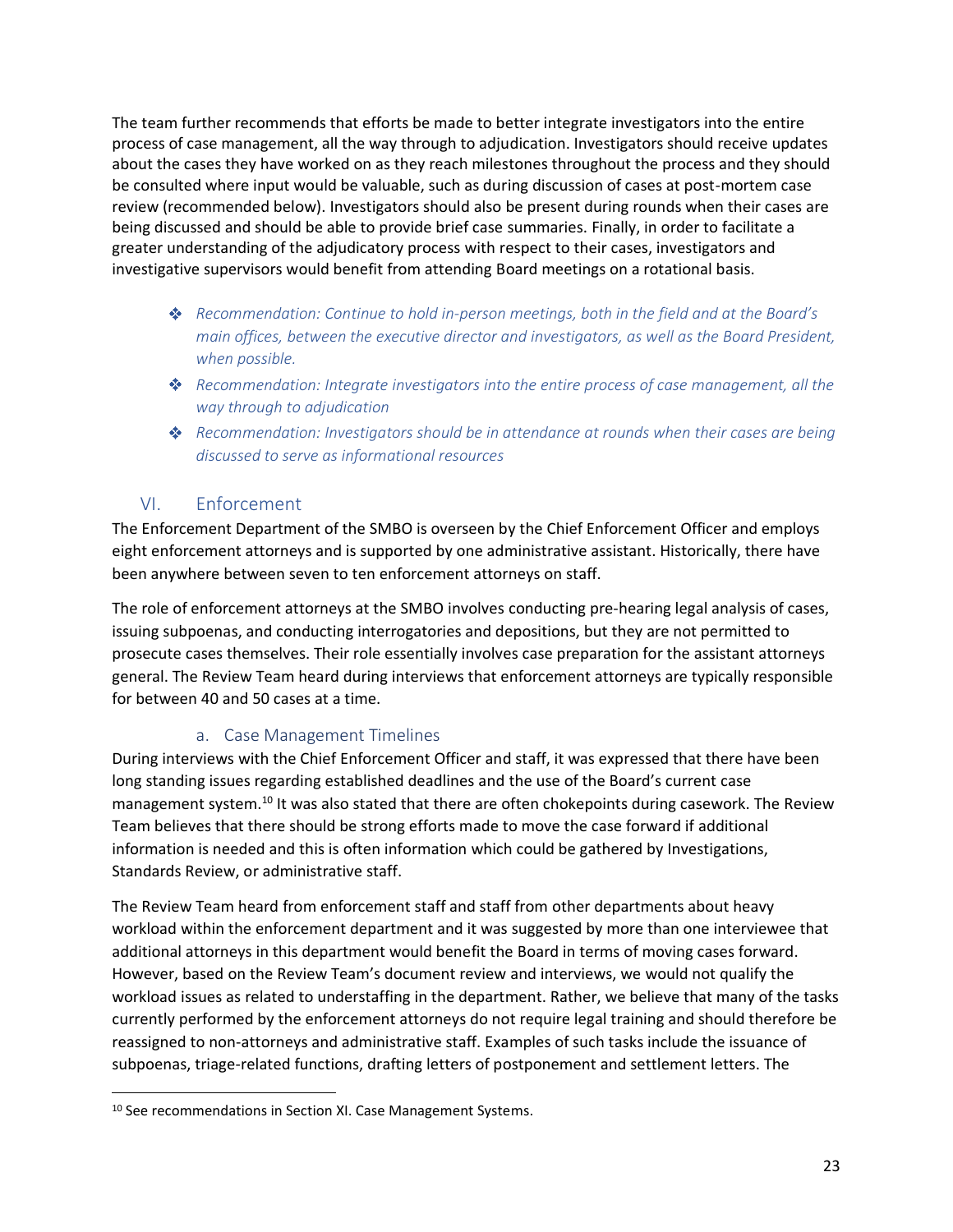Review Team recommends that these tasks be performed by legal assistants or paralegals, rather than lawyers.

During an interview with an enforcement attorney, it was stated that much of his time is spent on quality of care (standards) cases, yet those cases represent a minority of the Board's disciplinary cases. It may be beneficial to the Board if an enforcement attorney is shifted to the Standards Department to resolve such cases.

Another suggestion with respect to increasing accountability for timelines among enforcement staff comes from the North Carolina Medical Board where staff provides the Board with a bi-monthly "Attorney's Report," which is also available to the Chief Enforcement Officer. The Board also maintains a "12 Month" list, which includes any case that has not been resolved in 12 months. This list is presented to the Chief Enforcement Officer every other month and includes the date the case was received by the legal department, the last action taken, and the next steps for moving the case forward.

The Review Team also believes that current benchmarks for case processing within enforcement seem reasonable. However, the Team also learned that processing times can often take longer than the prescribed duration, effectively removing meaning from the established guidelines. In order to learn more about processing timelines and increase accountability for meeting them, it is recommended to establish milestones throughout the process, breaking up processes into smaller tasks and tracking cases to ensure that milestones are reached. Making this tracking visible in a uniform case management and tracking system would also provide more of a sense of why particular cases are delayed to staff in other departments who have also worked on them. While there are certainly legitimate reasons for why some cases take longer to process than others, a demonstration of progress along a series of steps could help other departments understand where delays are occurring and could even benefit the ways in which investigations take place and are reported. The Review Team also encourages efforts from enforcement attorneys to convey to investigators who worked on their cases the reasons for why particular cases did not move forward to provide additional collaboration between departments and offer opportunities for improvement to investigative staff.

- *Recommendation: Reassign job tasks currently performed by attorneys that do not require a legal background to administrative staff*
- *Recommendation: Reduce the number of enforcement attorneys on staff, or repurpose them to do legal work*
- *Recommendation: Consider whether enforcement attorney tasks related to preparing minimal standards cases can be accomplished by staff in the Standards Review Department*
- *Recommendation: Draft ongoing "Attorney's Reports" which are made available to the Chief Enforcement Attorney and shared regularly with the Board*
- *Recommendation: Set and adhere to realistic and enforceable deadlines*
- *Recommendation: Break processes up into smaller tasks by establishing milestones; track and share progress based on these milestones*

### b. Negotiation of Settlements

<span id="page-23-0"></span>The Review Team was told by multiple interviewees that the board has a very high success rate in cases that go to formal hearing. Frustration was also expressed about a perceived lack of willingness to move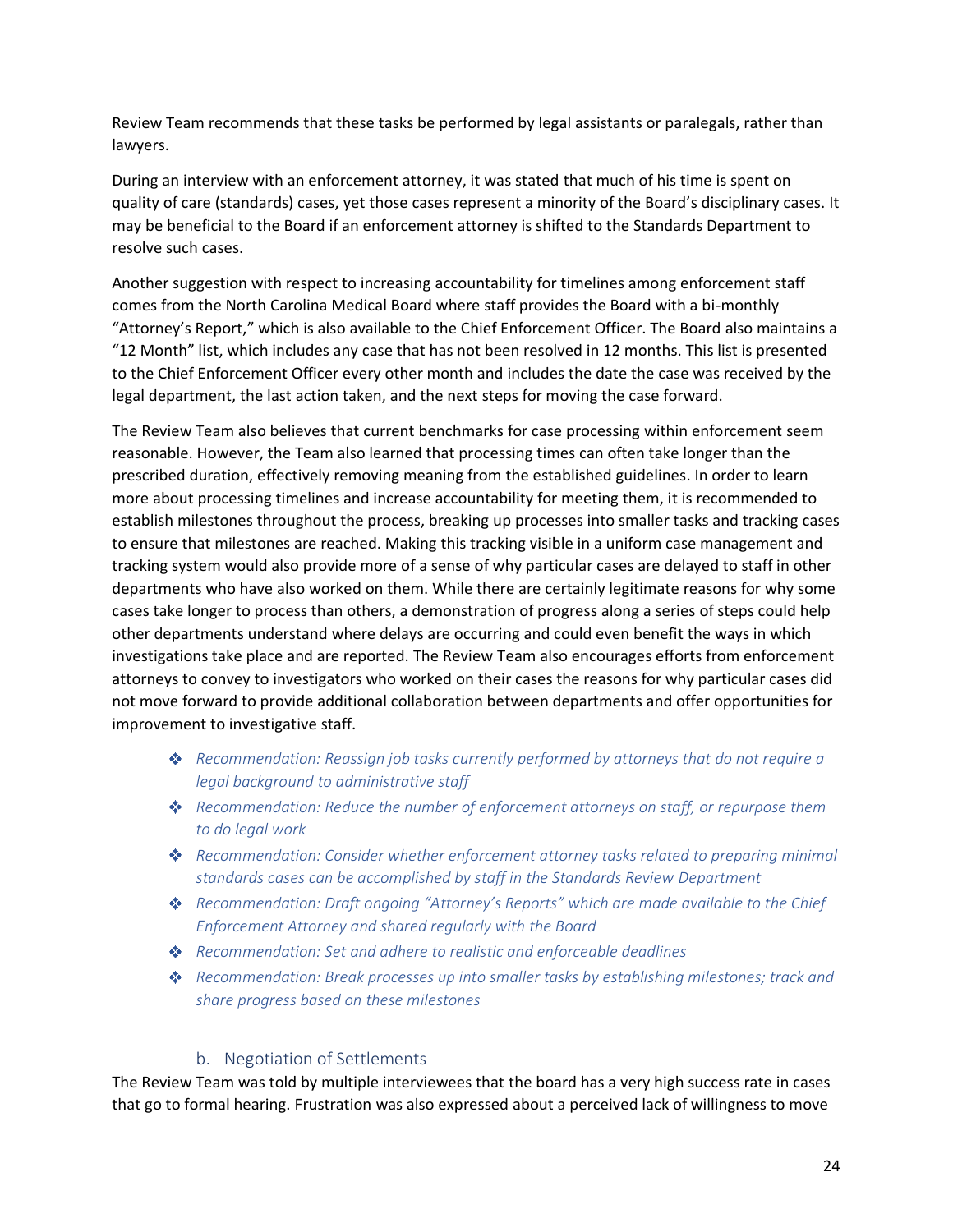forward with cases without a verbal concession from a licensee for fear of losing the case. Additionally, there appears to be relatively few settlements reached in advance of hearings. These findings may indicate that there are instances where disciplinary action or limitations on licensure are warranted but are not occurring. It is suggested that Board attorneys receive training in settlement negotiation. With this training should also come encouragement to more aggressively work at reaching timely and appropriate settlements.

## *Recommendation: Offer training in settlement negotiation and encouragement to enforcement attorneys to reach timely and appropriate settlements*

#### c. Departmental Reporting Structure

<span id="page-24-0"></span>The Enforcement Department has historically had a high degree of autonomy relative to other departments at the SMBO. This has been perceived by staff interviewed as related to a lack of legal training, and therefore a lack of knowledge of the work of the Enforcement Department, on the part of the previous Executive Director. While the current Executive Director has a law degree, this might not be the case with future Executive Directors. The Review Team recommends that consideration be given to altering the organizational structure by combining the Legal and Enforcement Departments. Under this structure, the Chief Enforcement Attorney and the Enforcement Department would report to the Chief Legal Officer. We feel this would increase interdepartmental collaboration, accountability within the Enforcement Department, and provide another layer of collaboration between Board staff and Board members.

## *Recommendation: The Chief Enforcement Officer, as well as the Enforcement Section, should report to the Chief Legal Officer*

### VII. Hearings

<span id="page-24-1"></span>A hearing can be requested by a licensee upon issuance of a notice of formal action by the Board. When this occurs, the case goes to the Hearings Department where staff will schedule the hearing, address any legal issues that arise, and hold the hearing. All hearings are transcribed, witnesses are sworn in, the responding physician typically has legal representation and the state has a prosecuting attorney from the office of the Attorney General. Upon review of evidence, the hearing examiner will write a report for the Board, including a summary of evidence, findings of fact, conclusions of law, and a proposed order. The order is only a recommendation as the final decision-making authority rests with the Board. The Review Team was told during interviews that recommendations are frequently amended by the Board.

The SMBO conducted 33, 43, and 46 hearings in the years from 2017 to 2019. The Board uses a case management schedule to ensure that hearings are scheduled without significant delays. Once a hearing is closed, there is a statutory requirement to file a report and recommendation to the Board within 30 days. Despite these timelines, the Review Team heard from interviewees about case backlogs in the Hearings Department. The reasons for these backlogs were not clear to the Review Team. However, it appears that Proposed Finding on Proposed Board Orders (PFPBOs), which occur in part when the Board adjusts the terms of a settlement, are referred to the Hearing Examiner. Given the case backlog, the Board may wish to consider other ways of handling PFPBOs when there has not been a request for hearing. This is another area where increased Board involvement earlier in cases may help achieve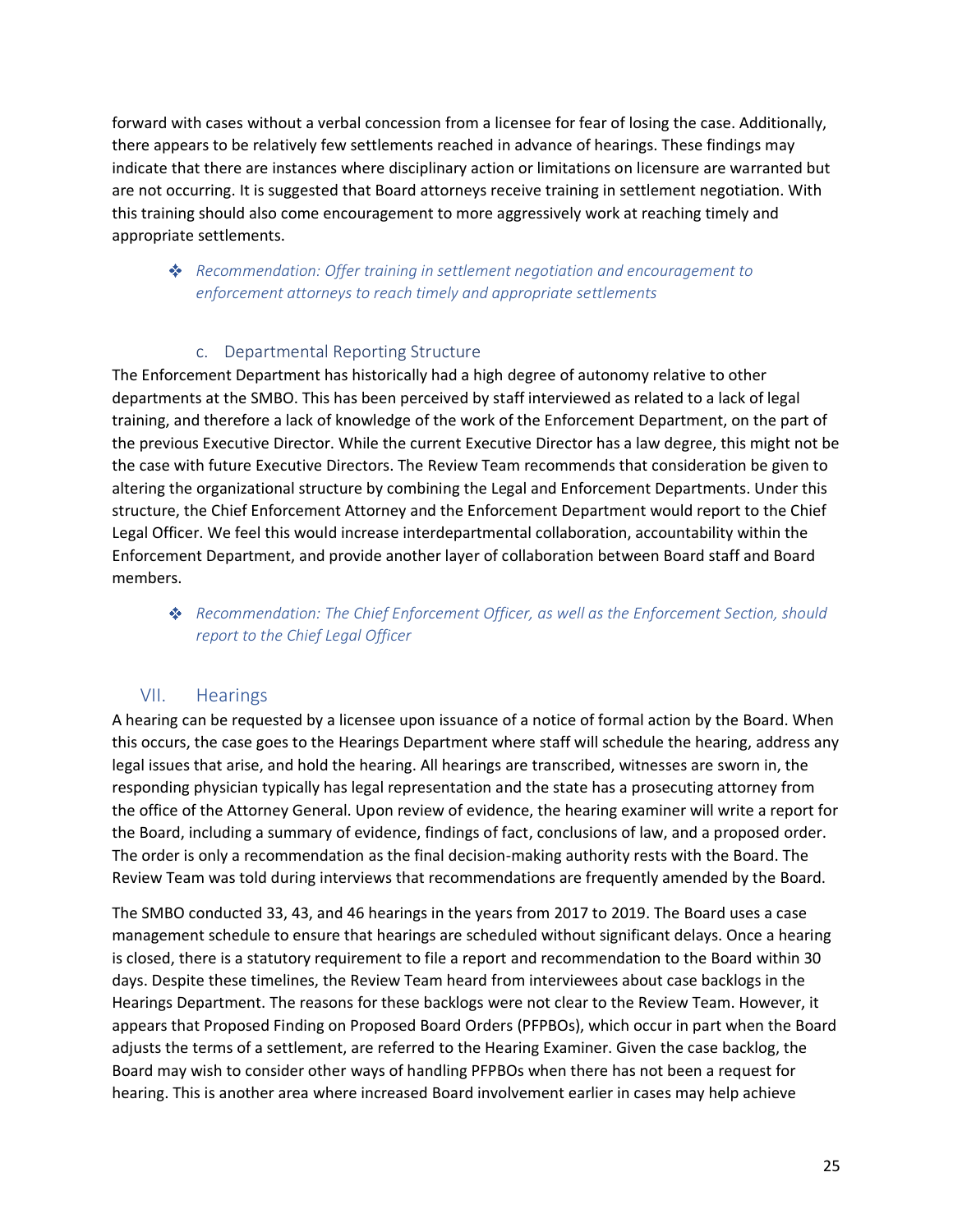greater alignment between the Board and staff recommendations, resulting in greater efficiency and a reduction of PFPBOs.

The SMBO created a Hearings Examiner position in 1986. Prior to this, the Board conducted its own hearings, would assign a Board member as the hearing examiner and respondents would appear before the Board. The SMBO's hearing examiner is an employee of the Board and reports to the Executive Director.

States use a variety of different models regarding hearing officer employment status. Thirteen boards employ hearing officers directly, two boards work with hearing officers employed by the office of the state attorney general, and four work with hearing officers employed by an outside contractor. The two most common models used by state medical boards are working with a hearing officer employed by another state agency (30 boards) and using a panel of hearing officers that serve all state agencies (27 boards).

In Ohio's case, the model used allows for some forms of contact between the Chief Hearing Examiner and members of the Board. Several interviewees commented on the ability of the hearings examiners to create strong boundaries between themselves and other board staff to ensure that complaints are not discussed around hearings examiners and that they are not influenced by opinions or work of investigators, attorneys, or the Executive Director. However, the hearings examiners can sit in on hearings while their recommendations are discussed, and they have contact with Board members outside of hearings. This may present a risk of appearing unfair to respondents in hearings and to the public. Depending on the nature of the contact, it could also risk being considered *ex parte* contact.

Despite the reporting structure which involves reporting to the Executive Director, the Chief Hearing Officer has never had a performance review, although the Review Team learned during interviews that such reviews are likely to begin soon. Therefore, the only means of measuring performance for the hearing examiners is the degree to which the board agrees with their recommendations.

The review team recommends that the Board consider a contract model for hearings examiners, rather than an employment model. Multi-year (3-5 year) contracts are recommended to allow for periodic review. This will provide greater ability to the Executive Director to set and enforce expectations on timelines and performance.

## *Recommendation: The Board should consider a contract model for hearing examiners, specifically multi-year (3-5 years) contracts*

## VIII. Sexual Misconduct Cases

<span id="page-25-0"></span>The review team has followed progress made by the Board in implementing the recommendations of the Governor's Working Group and wishes to commend the Board for its impressive progress in a short amount of time, including its review of 25 years of sexual misconduct cases that were closed without disciplinary action. Many of the Working Group's recommendations are echoed throughout this report and will not be repeated in this section. Rather, the review team hopes to complement these recommendations with additional advice for implementation of changes to the Board's structure and processes.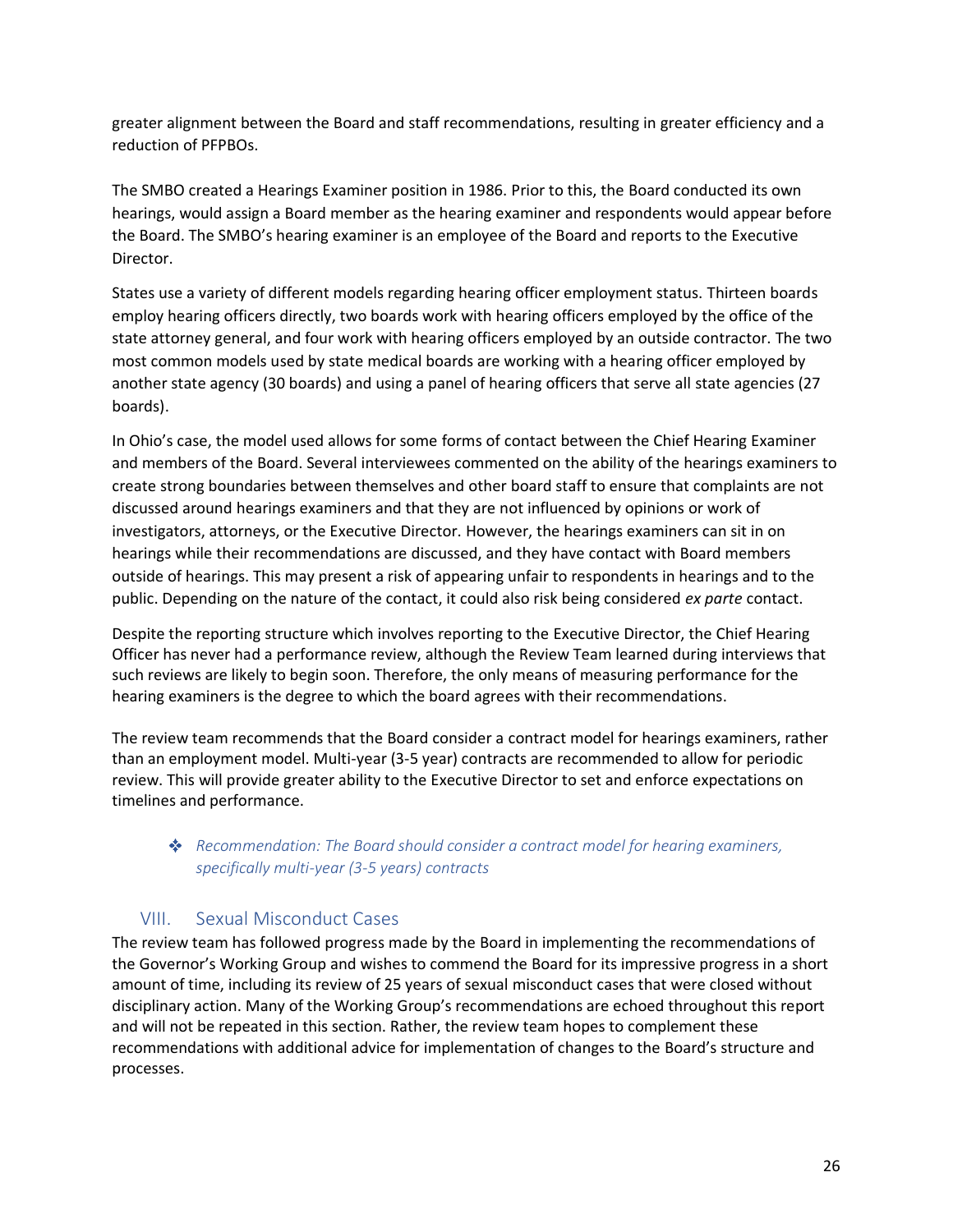The formal expectations for licensees of the SMBO with regard to sexual misconduct are set out in Ohio Admin Code § 4731-26: Sexual Misconduct and Impropriety. The Board formerly had a position statement on physical examinations by physicians, but this has since been retired and much of its content transferred to Board rule. Given the significance of sexual misconduct between a licensee and patient, its traumatic effects, and the associated disciplinary actions at the Board's disposal, the Review Team strongly recommends that the Board draft a stand-alone position statement about professional expectations of licensees with regard to appropriate conduct, including physical examinations and sexual contact with patients. This statement should provide a clear statement of the Board's understanding of sexual misconduct, building from the content established in Ohio Admin Code § 4731- 26. The Board's Sexual Misconduct Protocol could also prove helpful through its inclusion of "words, gestures, inappropriate touching, inappropriate intimate examinations, potential violations of the Board's sexual misconduct rules, or criminal acts of a sexual nature."

In terms of how the Board's accepted definition of sexual misconduct is incorporated into Board processes, the Review Team encourages consideration of sexual misconduct as occurring along a spectrum of severity, as expressed in the FSMB's newly adopted Policy on Physician Sexual Misconduct.<sup>11</sup> This spectrum begins with "grooming" behaviors which may not necessarily constitute misconduct on their own, but are often precursors to other, more severe violations, including sexually inappropriate or improper gestures or language that are seductive, sexually suggestive, disrespectful of patient privacy, or sexually demeaning to a patient. Regardless of where an act or language is located along this spectrum of severity, it should still be considered as related to sexual misconduct and investigated as such.

These behaviors do not need to occur between a physician and patient to be considered sexual misconduct. Rather, they can be with patient surrogates, physician colleagues, other members of the health care team, and hospital or clinic employees. The impact of inappropriate or unprofessional behavior in any part of the health care setting can have negative impacts on the care that patients receive.

In terms of Board processes with respect to handling complaints involving allegations of sexual misconduct, these complaints are sent to administrative triage, flagged as involving sexual misconduct and coded as "ASAP." Once the complaint is triaged, it is assigned to an Investigator, a Victim Coordinator, and an Enforcement Attorney. While the Enforcement Attorney liaises with law enforcement to either report criminal conduct or, when alleged behavior falls short of a crime, to verify whether any previous sexual conduct has been reported, the Investigator and Victim Coordinator collaborate on the development of a plan for interviewing the victim. All contact with the victim during the investigation takes place in the presence of the Victim Coordinator.

If at any point during an investigation there is evidence of substantial risk to the public, consideration should be given to immediate cessation of practice. Also, if the Investigator and Investigative Supervisor feel there is sufficient evidence to substantiate that sexual misconduct occurred, there should be a process to determine whether immediate cessation of practice should occur. The priority here should be protection of the public.

<sup>11</sup> Federation of State Medical Boards Policy on Physician Sexual Misconduct, available at [http://www.fsmb.org/siteassets/advocacy/policies/report-of-workgroup-on-sexual-misconduct-adopted](http://www.fsmb.org/siteassets/advocacy/policies/report-of-workgroup-on-sexual-misconduct-adopted-version.pdf)[version.pdf](http://www.fsmb.org/siteassets/advocacy/policies/report-of-workgroup-on-sexual-misconduct-adopted-version.pdf)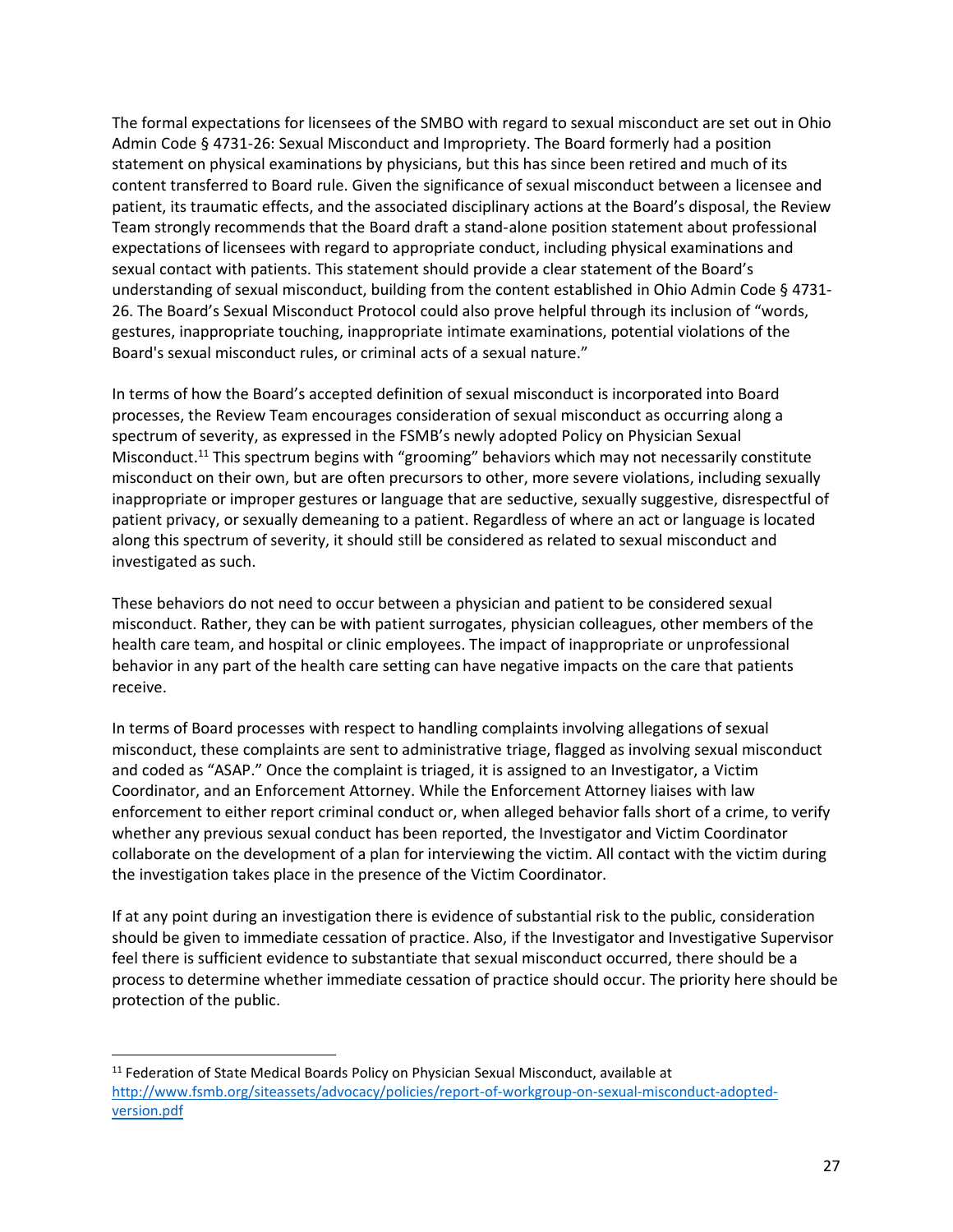Upon completion of the investigation, if closure is recommended, the complaint and investigative information are considered by a committee of administrative triagers, investigative staff and enforcement staff, who can either send the complaint back for additional investigation or forward the recommendation for closure to the Secretary and Supervising Member for final approval of the closure. If the Investigator recommends that the case proceed to enforcement, the assigned Enforcement Attorney can either develop the case for formal action, return the case to the Investigator for further investigation, or recommend closure.

In all of the above scenarios where recommendations for closure or enforcement are made by the Investigator and Enforcement Attorney, the only outcome which would allow Board members beyond the Secretary and Supervising Member to have input into the case or consider the reasons for its closure would be when a case is developed for formal action and goes to hearing. Cases that have been thoroughly investigated and developed by enforcement attorneys could also be closed without the input of public members if the Supervising Member is not a public member.

The Review Team strongly recommends increasing both public member and Board involvement in decisions to close complaints involving allegations of sexual misconduct through the newly created Investigations Committee. Where cases are recommended for closure by an Investigator without going to enforcement, we recommend review by the Investigations Committee (includes a public member of the Board, in addition to the Secretary and Supervising Member). Where cases are recommended for closure after having gone to enforcement, we recommend removing the step that currently involves internal committee review, but rather referring these cases to the Investigations Committee, with additional review by another public member of the Board. Consideration should be given to seeking input from the assigned attorney from the Attorney General's office who is responsible for prosecuting the case. If a public member disagrees with a recommendation for closure, the case should be sent back to investigations prior to consideration of closure by the full Board. The responsible Investigator should collaborate with the Investigative Supervisor, assigned Victim Coordinator and Enforcement Attorney to amend the investigation plan.

As mentioned above, the Review Team commends the SMBO for its careful look at implementing victim coordinators into its processes. The team suggests that the role of the Victim Coordinator will be most effective if they serve as the primary point of contact during all stages of an investigation and processing of cases through to adjudication, providing both support and updates as needed by the victim. While the investigators often serve in this role, there are challenges inherent in providing support and performing an investigatory role. As such, the Review Team recommends that victim coordinators not also have investigator duties related to the same case for which they serve as coordinator. Unless investigators are always involved in all steps of case development and adjudication, they will be absent for later portions of cases and will not be as capable of informing the victim about the enforcement and adjudicatory steps taken. Further, anything the victim says to the Investigator will be discoverable. This could present barriers to approaching victims in a trauma-informed way. Finally, the Victim Coordinator needs to be non-judgmental and coordination or assistance should not be contingent on whether the coordinator believes the victim or whether there is a prosecutable case.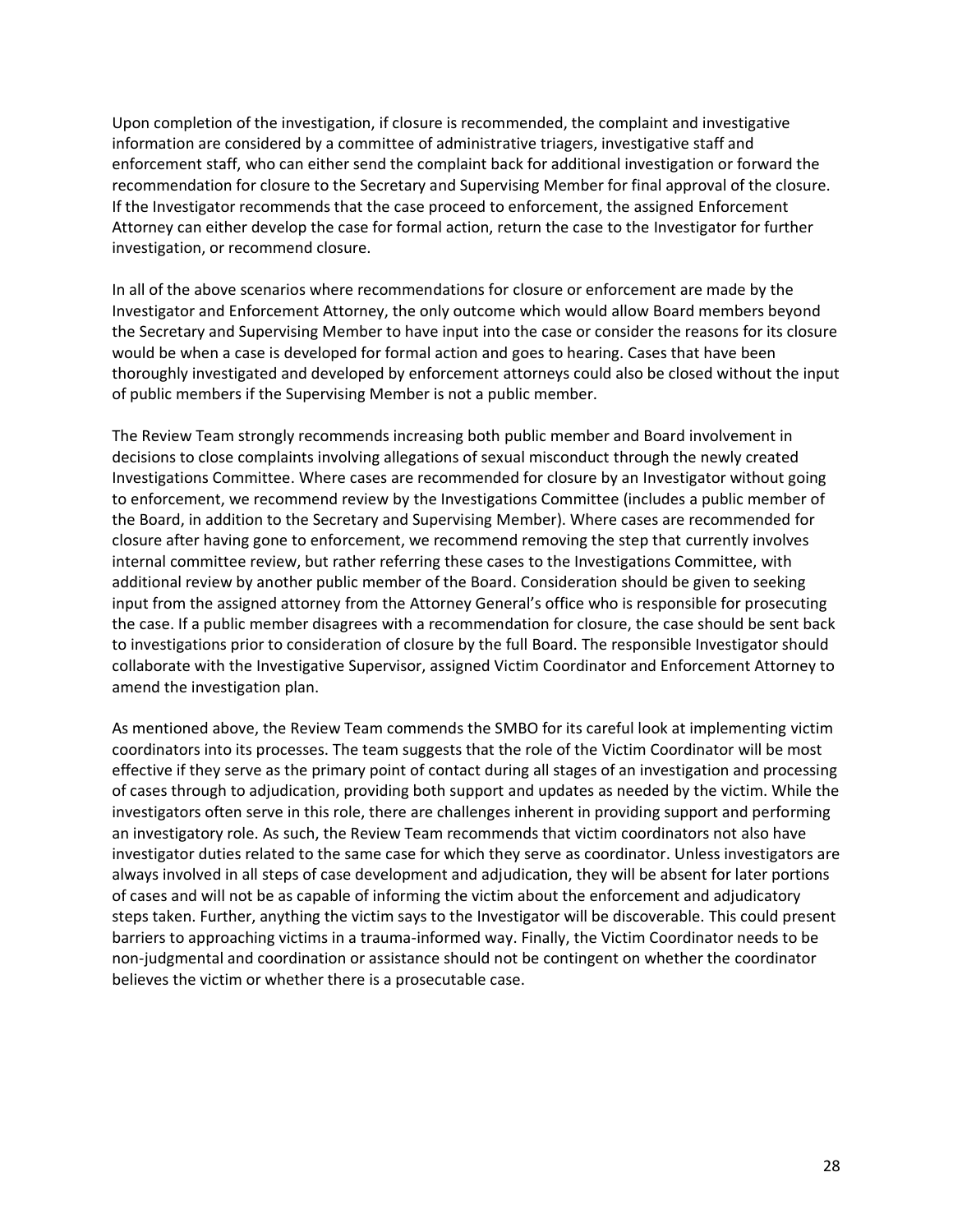- *Recommendation: The Board should draft a stand-alone position statement about professional expectations of licensees regarding physical examinations and sexual contact with patients*
- *Recommendation: If at any point during an investigation there is evidence of substantial risk to the public, consideration should be given to immediate cessation of practice*
- *Recommendation: The newly created, Investigations Committee should review all cases that are recommended for closure by an Investigator without going to enforcement. We recommend review by a public member of the Board, in addition to the Secretary and Supervising Member*
- *Recommendation: A committee comprised of the Secretary, Supervising Member, at least two public members, and additional members where feasible, should be directly referred cases that are recommended for closure after having gone to enforcement*
- *Recommendation: No complaint involving allegations of sexual misconduct should be closed without public member input*
- *Recommendation: If a public member disagrees with a recommendation for closure, the case should be sent back to investigations prior to consideration of closure by the full Board*
- *Recommendation: Victim coordinators should not also have investigator duties*

### <span id="page-28-0"></span>IX. Quality Assurance

### a. Quality Intervention Program (QIP)

<span id="page-28-1"></span>The SMBO is required by law to have a confidential investigatory process for quality of care complaints that do not rise to the level where they may require disciplinary action. The program involved the use of two review panels, each comprised of six physicians and one public member who would review cases and make recommendations for disposition to the Secretary and Supervising Member. The recommendations from each panel could include case closure, remedial education, confidential letters of caution, or an escalation to enforcement for formal action.

During interviews with Board staff, the Review Team learned that QIP is no longer being utilized. It was not clear whether it has been replaced by other processes or if the fact that some letters of caution include recommendations for remedial education when warranted is meant to account for this potential disposition. However, the absence of QIP removes an additional opportunity for physicians and Board members, including public members, to engage in the regulatory process and identify learning opportunities for licensees who are subjects of quality of care complaints. Further, the QIP process involves a review for compliance with remedial education requirements, thereby adding an element of assurance that efforts will be made by the licensee to remediate a gap or deficiency in their practice. The understanding of the Review Team is that no such assurance is provided through mere letters of caution, despite potential revisiting of educational recommendations if the licensee receives a subsequent complaint.

The Review Team recommends that new QIP panels be created and used in quality of care cases where warranted.

*Recommendation: New QIP panels should be created and utilized in quality of care cases*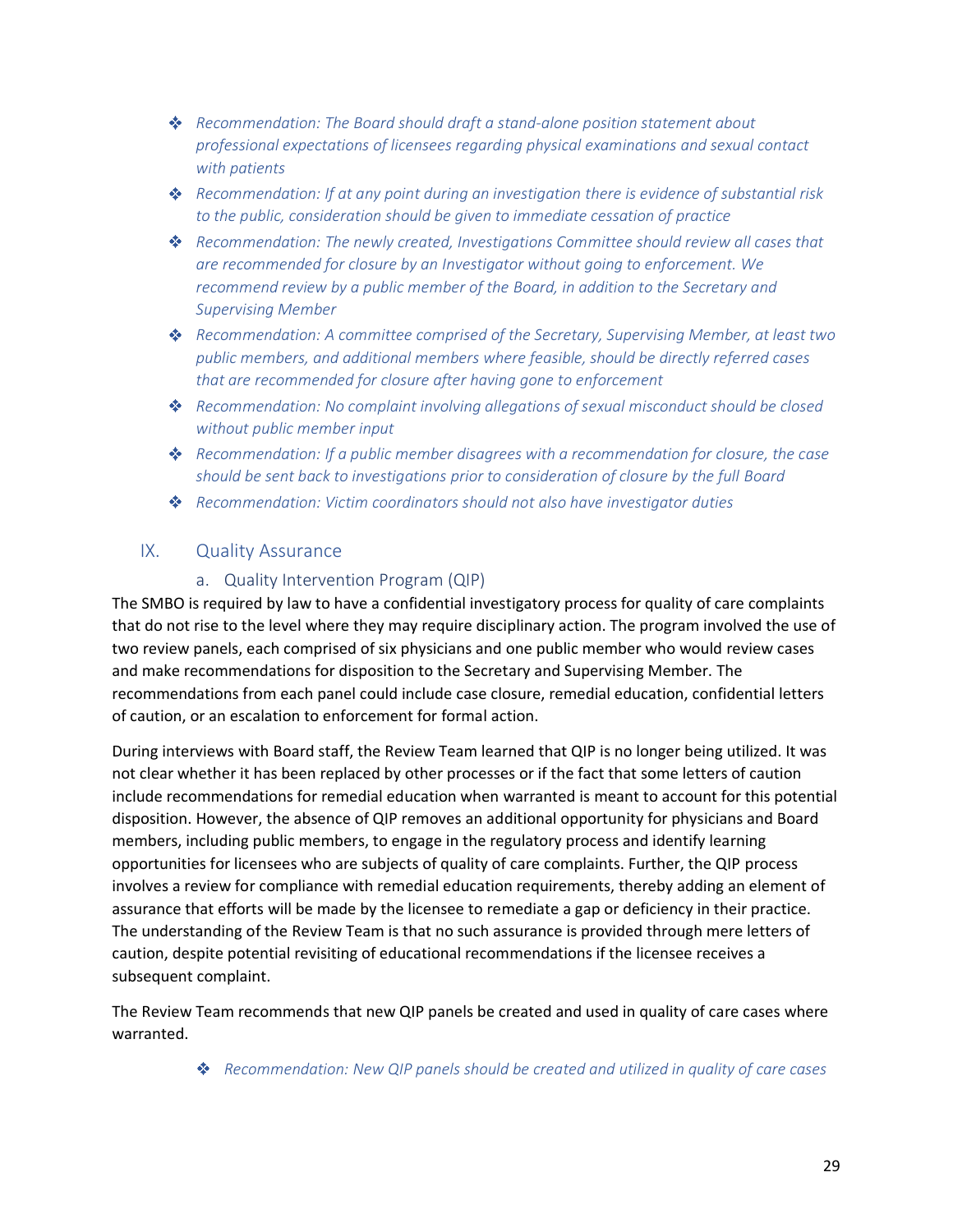## b. Post-mortem Review of Closed Cases

<span id="page-29-0"></span>When a case is closed under the direction of the Secretary and Supervising Member, the details of the case and the associated determination to close are not revisited, unless subsequent complaints are made, or disciplinary action occurs. This means that Board members are not privy to the reasons for closure of cases that did not result in a hearing or disciplinary action.

The Review Team believes there are missed opportunities for public member involvement and additional Board member involvement in the decision-making process through a regularly scheduled post-closure review of cases, analysis of trends, and subsequent report to the full Board. This would provide assurances to the Board and the public that closures are occurring for appropriate reasons that are generally acceptable to all Board members. In addition to post-mortem reviews, the Board should also consider instituting quality checks throughout the investigative process to provide ongoing assessment of the Board's processes and procedures.

The Review Team learned that the Board previously had a Quality Assurance Committee comprised of four physician members that would meet regularly and was responsible for reviewing closed complaints of all types, in addition to statistics related to timelines for complaint processing, numbers of open complaints, and complaint dispositions by category. The Review Team was able to consider meeting agendas and minutes from this committee for a selection of meetings that took place from 1993 to 2002. This committee appeared to present several elements related to quality assurance in regard to complaints and case closures that are currently absent from processes at SMBO, including a postmortem review of closed cases and an analysis of complaints and case processing data. The Review Team recommends restarting the Quality Assurance Committee. In addition to the physician members, the new Committee should have public member involvement.

## *Recommendation: Reinstate the Quality Assurance Committee, comprised of both physician and public members*

## <span id="page-29-1"></span>X. Communications with Licensees and Complainants

### a. Communication with Licensees

<span id="page-29-2"></span>During interviews with staff, the Review Team heard that varying degrees of communication exists between the Board and licensees during the complaint process, specifically relating to if and when a licensee is notified of a pending complaint. It was communicated by staff that there are certain types of complaint offenses that are not shared with a licensee until a certain number of complaints are received by the Board.

The Review Team recommends that the Board send the licensee a copy of the complaint with a standard letter stating that a complaint has been filed against them, that the letter is not a notice of a formal hearing, and that the respondent must respond within a certain number of days. For cases where the Board has initiated an investigation, it is recommended that the Board send a letter to the licensee providing notice of the investigation and describing the matters for which a response is required.

Equally important as notification of when a complaint is filed against a licensee is notification of when investigations are completed or closed. The Review Team also recommends that the Board provide notification to licensees in these situations.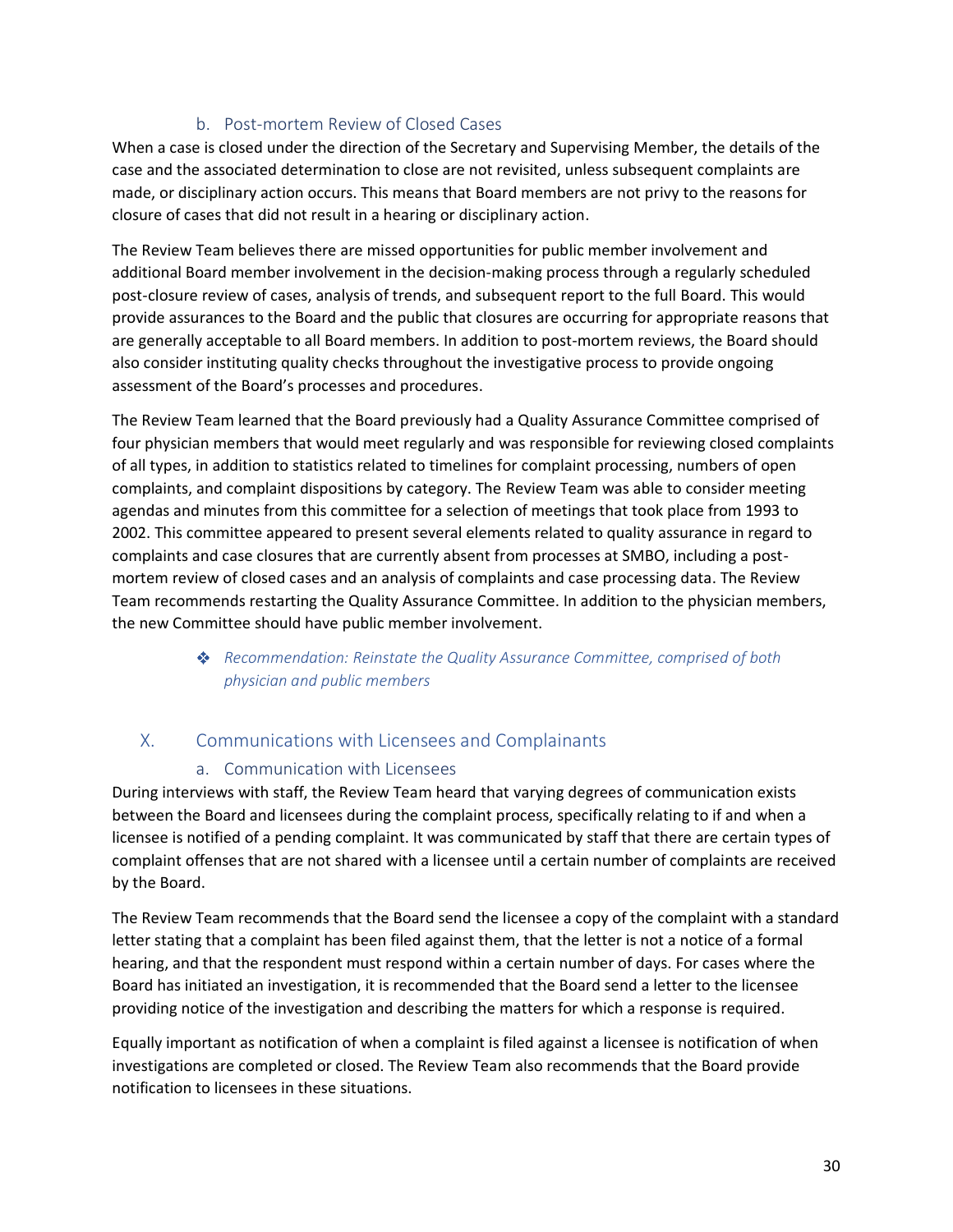- *Recommendation: Provide written notification to licensees when any complaint is received by the Board*
- *Recommendation: Provide written notification to licensees when investigations are completed or closed*

## b. Communication with Complainants/Victims

<span id="page-30-0"></span>Filing a complaint against a licensee or reporting a possible violation can often be a difficult choice made by a patient, employee, or family member. It can also be difficult to navigate the complaint process. In Ohio, confidentiality is assured to those who report violations in good faith. An individual's identity is not required prior to filing a complaint or report and is not shared with the licensee whose conduct is in question.

Once an individual files a complaint with the SMBO, they should be notified of the status as the investigation process proceeds. It is important that those who file a complaint, as well as those who serve as key witnesses during an investigation, are given adequate and timely information regarding the status of the complaint. The Review Team recommends that complainants be offered a navigator/coordinator who they can contact with questions, and that complainants and key witnesses are provided regular updates regarding the status of the case.

- *Recommendation: Offer complainants a complaint navigator/coordinator*
- *Recommendation: Provide regular status updates to complainants and key witnesses*

## <span id="page-30-1"></span>XI. Case Management Systems

The Review Team reviewed the SMBO's procedures, processes, and systems, including the Board's current use of Salesforce, a customer relationship management system. Through interviews with Board staff, it became clear that Salesforce is not providing the resource that is needed to sufficiently fulfill the needs of the Board. While the Board may wish to modify their Salesforce system, it would still not result in a product designed for case management.

It is recommended by the Review Team to implement case management software that would give the Board the industry-specific tools they need for triage, communication, investigation, and reporting. Lack of a centralized system for managing all aspects of a case lends itself to delayed reporting, fragmented communication, absence of security oversight, and potential loss of data. While it might be possible to extend the existing Salesforce case tracking solution to include added functionality, it would be prudent to consider implementing a legal case management system instead. Case management software can provide organization and tracking for improved process flow, communication, and transparency. A good case management solution provides an end-to-end management of a case from intake to closure. It allows for cross-team collaboration, real-time work updates, document sharing, workload/resource management and visibility, alerts and notifications, increased transparency, and clear audit trails. If the solution is web-based and/or in the cloud, it enables the ability to update cases from any location.

Some key elements to consider when selecting a case management system:

• *Centralized database with multi-user access* – facilitates information sharing and encourages collaboration between team members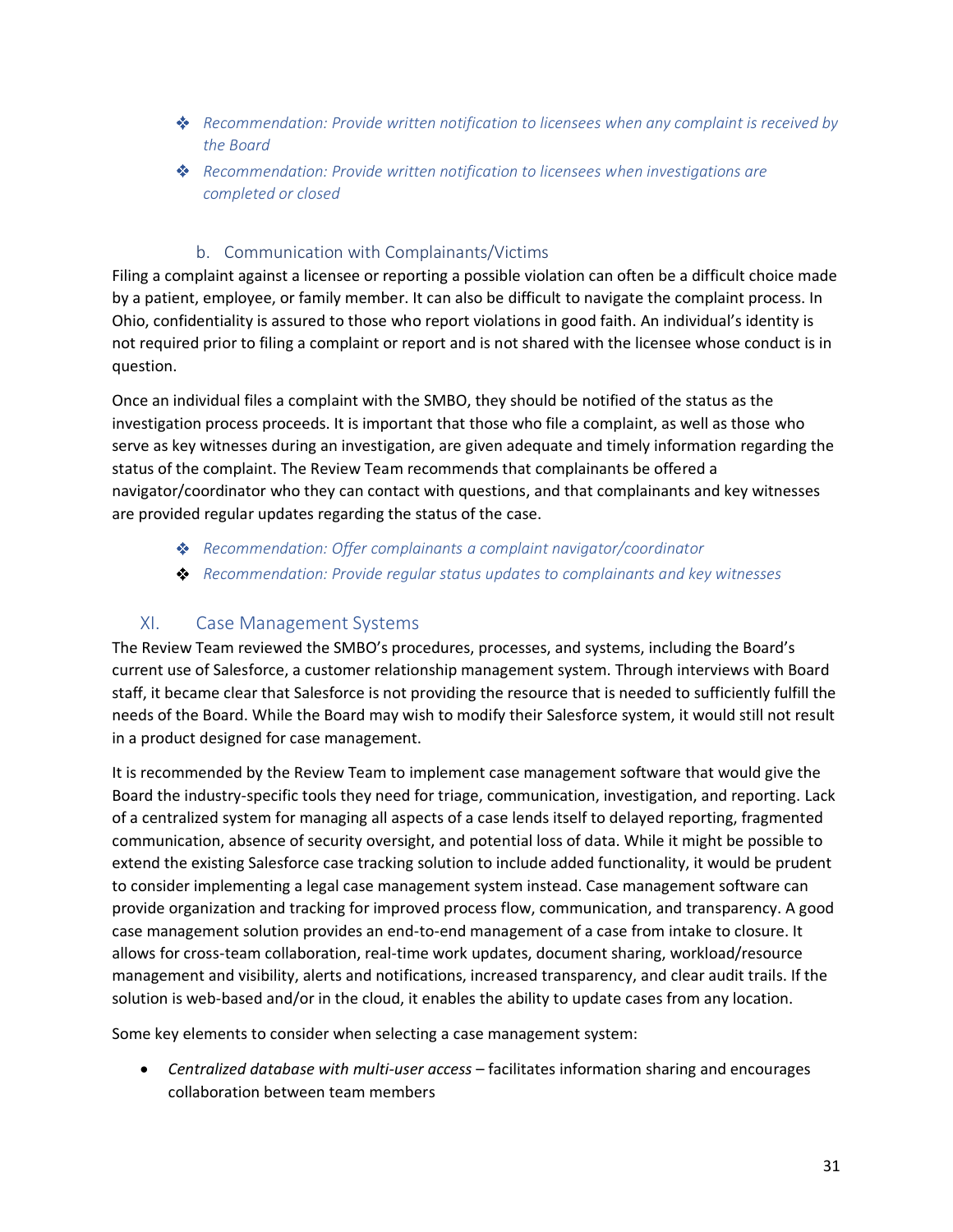- *Communications* tasks, notes, discussions, and email integration enable better communication and collaboration
- *Built-in dashboards, reporting, and advanced data analysis tools* real-time reporting allows for data-driven decisions
- *Workflow and scheduling capabilities* workflow rules and alerts ensure that due dates are met and to make it easy for investigators, managers, and executives to quickly understand the status of cases
- *Configurable, flexible, and scalable* needs to be customized to fit the business requirements of the organization
- *Web-Based and accessible* with a system that is always available, users can update notes and status, and upload files and recordings in real time
- *Access and controls* ensures security and confidentiality of case data
- *Other key considerations* security standards, robust product support
	- **❖** Recommendation: Implement case management software that would give the Board the *industry-specific tools needed for triage, communication, investigation, and reporting*

# <span id="page-31-0"></span>Conclusion

The Review Team wishes to commend the SMBO for embracing this opportunity and its commitment to the wellbeing of the agency. The Board and staff have demonstrated a sincere desire to make meaningful improvements to their processes for promoting patient safety in Ohio and ensuring the Board follows best practices in medical regulation.

The SMBO has a unique opportunity to consider its operational and administrative processes at a time when there is overwhelming support, both internally and externally, in response to the Report of the Governor's Working Group. It is the hope of the Review Team that the recommendations provided in this report will contribute to improving administrative processes and operational effectiveness regarding the Board's handling of complaints and investigations, including, but not limited to, sexual impropriety.

The review team wishes to extend our thanks to the SMBO staff and Board members who were extremely helpful in providing information, making themselves available for interviews, and offering carefully considered and detailed responses to our questions. This project has been an enjoyable and rewarding experience for the FSMB, and we hope to continue to support the Board as it implements these recommendations and regulates the practice of medicine in Ohio. We welcome the opportunity to present our report and recommendations to the Board, offer advice on future challenges, and explore potential improvements and initiatives.

## <span id="page-31-1"></span>**Attachments**

<span id="page-31-3"></span><span id="page-31-2"></span>Attachment 1: Document Review Attachment 2: Virtual Interview Schedule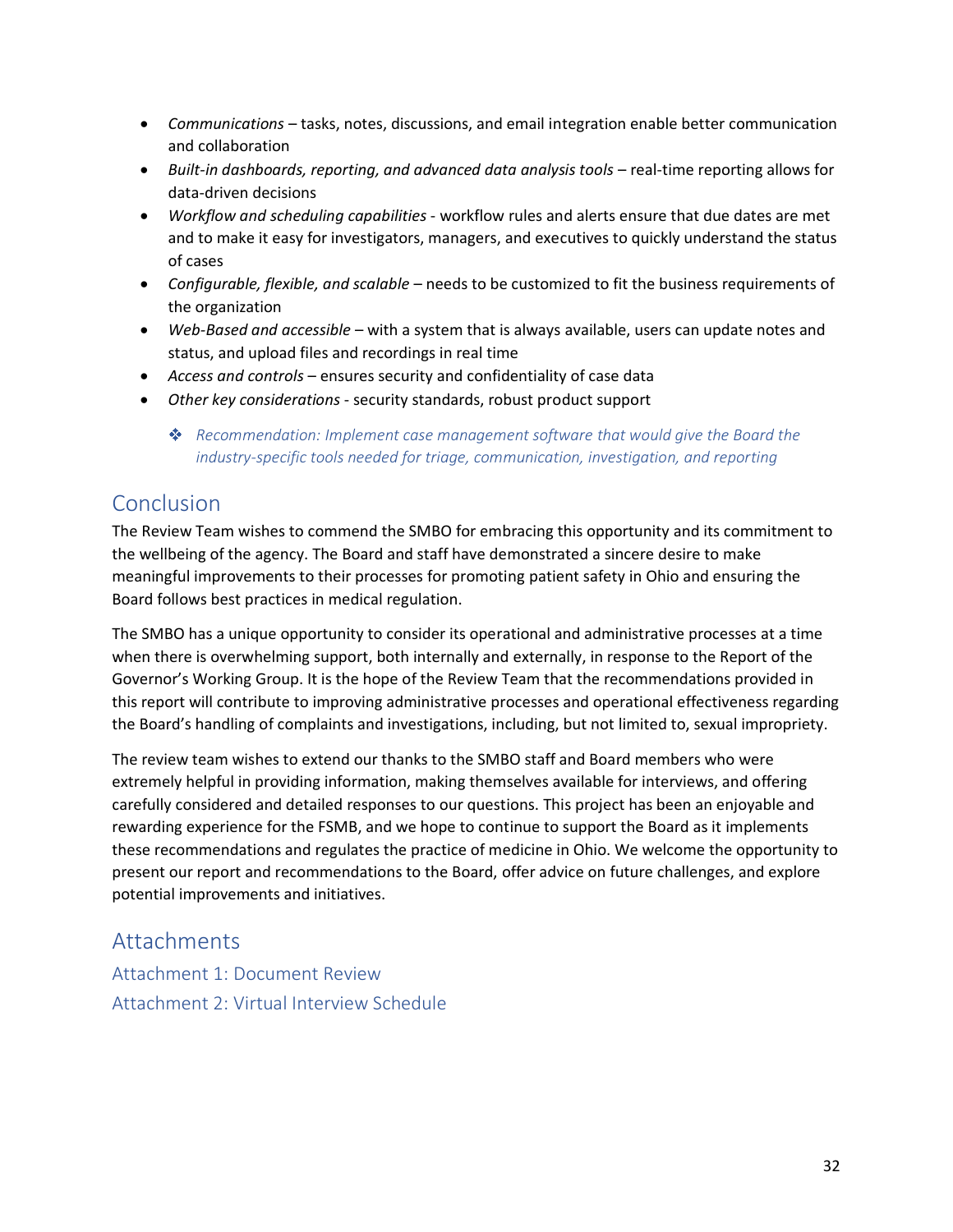# **Attachment 1**

**Document Review**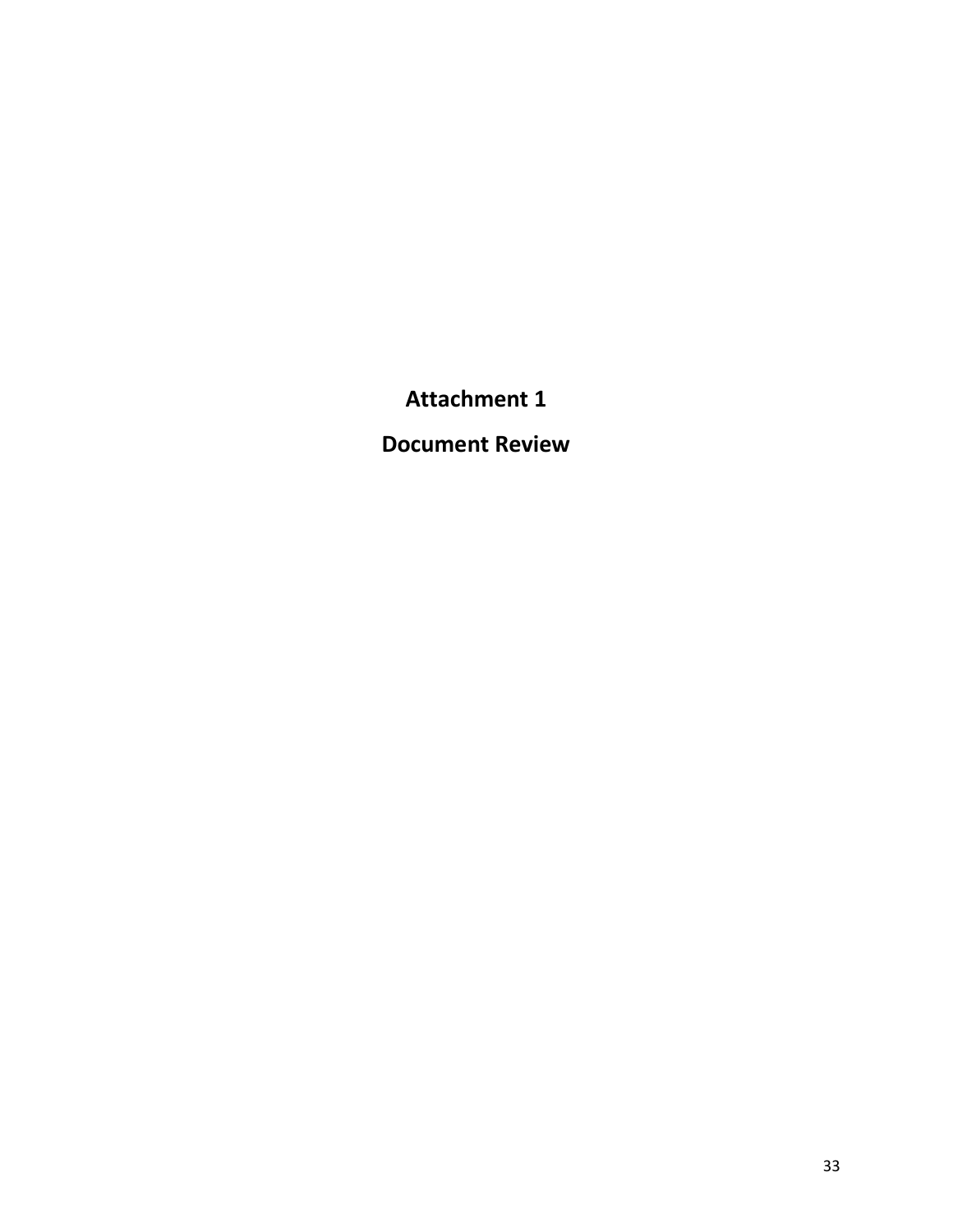#### **Document Review Index**

- 1. Report of the Governor's Working Group on Reviewing the Medical Board's Handling of the Investigation Involving Richard Strauss
- 2. State Medical Board of Ohio (SMBO) State Fiscal Year 2019 Annual Report
- 3. SMBO Organizational Chart
- 4. SMBO Employee Position Descriptions
- 5. SMBO Employee Tenure Data
- 6. SMBO Staff Participation in FSMB Educational Events
- 7. SMBO Staff Training
- 8. Alternate Headquarters Policy
- 9. Statewide Onboarding or Annual Training Required
- 10. Training Report for Board, Jan. 2019
- 11. Board Member Compensation Policy
- 12. Medical Board Reference Manual, 2010
- 13. Public Services Manual
- 14. Intro to the Medical Board FY19 Update for Orientation
- 15. Medical Board Members Duties & Responsibilities, Dec. 2019
- 16. Enforcement/Investigations Sexual Misconduct Teams
- 17. Investigator Field Map
- 18. SMBO Handbook for Members Who Oversee Investigations, 2009
- 19. Mandatory Reporting Policy
- 20. Statutes and Rules Pertaining to the State Medical Board of Ohio
- 21. Case Management Timeline
- 22. Confidential Personal Information Policy Summary
- 23. Employee Policy Handbook Customer Service Standards
- 24. Position Statement Physical Examinations by Physicians
- 25. SMBO Disciplinary and Fining Guidelines
- 26. Process Maps:
	- a. Caution Letter
	- b. Expert Request
	- c. Hearing
	- d. High Level
	- e. Investigations
	- f. Standards Review
	- g. Subpoena
- 27. Administrative Triage Instructions 2019 Update
- 28. One Bite Referral Process
- 29. Triage Analysis, 1/1/19 to 1/31/20
- 30. Triage Protocols:
	- a. Billing Issues
	- b. Complaints Against Board Members
	- c. Complaints to Enforcement
	- d. Criminal Conduct at Licensure or Restoration
	- e. Deceased Licensees Complaints
	- f. Execution
	- g. Failure to Check OARRS
	- h. Hospital Sanction Privilege Actions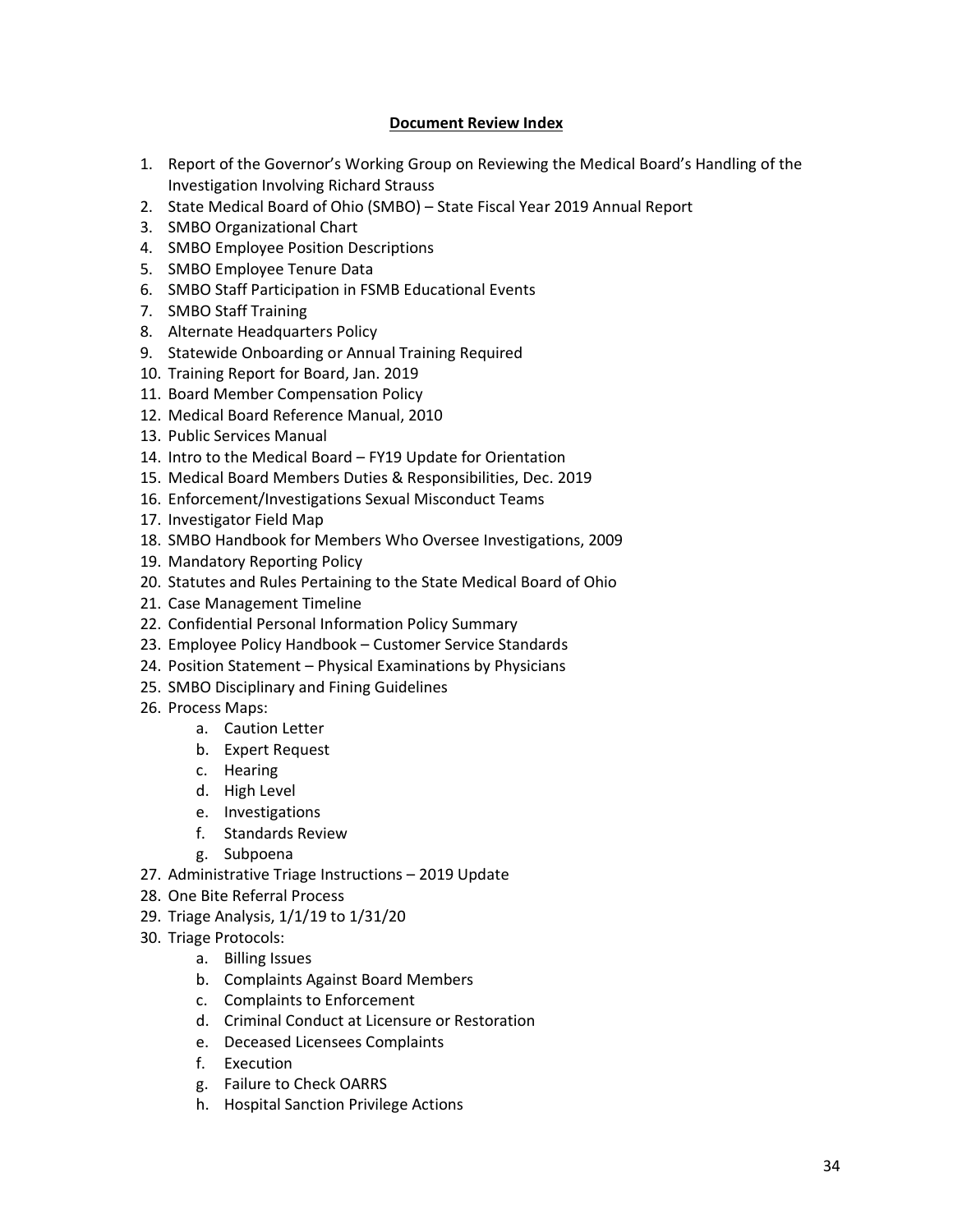- i. Impairment
- j. Inappropriate Prescribing Controlled Substances
- k. Independent Medical Exam
- l. Intentional Patient Harm
- m. Law Enforcement Notification
- n. Malpractice Reports
- o. Out of State Actions
- p. Permanent Revoked, Surrendered, or Denied
- q. PFPO Procedures
- r. Prisoner Complaints
- s. Referral of Complaints
- t. Release of Patient Records
- u. Renewal Complaints
- v. Reopen Complaints
- w. Rude and Unprofessional Behavior
- x. Sexual Misconduct
- y. Unprofessional Conduct
- z. VA Complaints
- 31. Onebite Referral Process
- 32. Nurse ROI Style Guide
- 33. Sample ROIs:
	- a. Sample ROI #1 Redacted
	- b. Sample ROI #2 Redacted
	- c. Close
	- d. Education
	- e. Enforcement
	- f. Expert
	- g. Rounds
- 34. Subpoena Process, 2019
- 35. Expert Acquisition Process
- 36. Expert Tracking
- 37. Expert Process Changes
- 38. Investigation Law Enforcement Notification Details
- 39. Law Enforcement Notification Background Email
- 40. Complaint Reassignment Policy
- 41. Investigator Drug Screening Policy and Procedures
- 42. Investigator Manual, Mar. 2020
- 43. Victim Advocate Onboarding Packet
- 44. Enforcement Protocols:
	- a. Complaints to Enforcement
	- b. Impairment
	- c. Permanent Revoked, Surrendered, or Denied
	- d. Sexual Misconduct
- 45. 1 -bite Complaint and Communication Process
- 46. Enforcement Notification Letters:
	- a. FSMB Sample Citation
	- b. FSMB Sample Consent Agreement Review
	- c. Immediate Suspension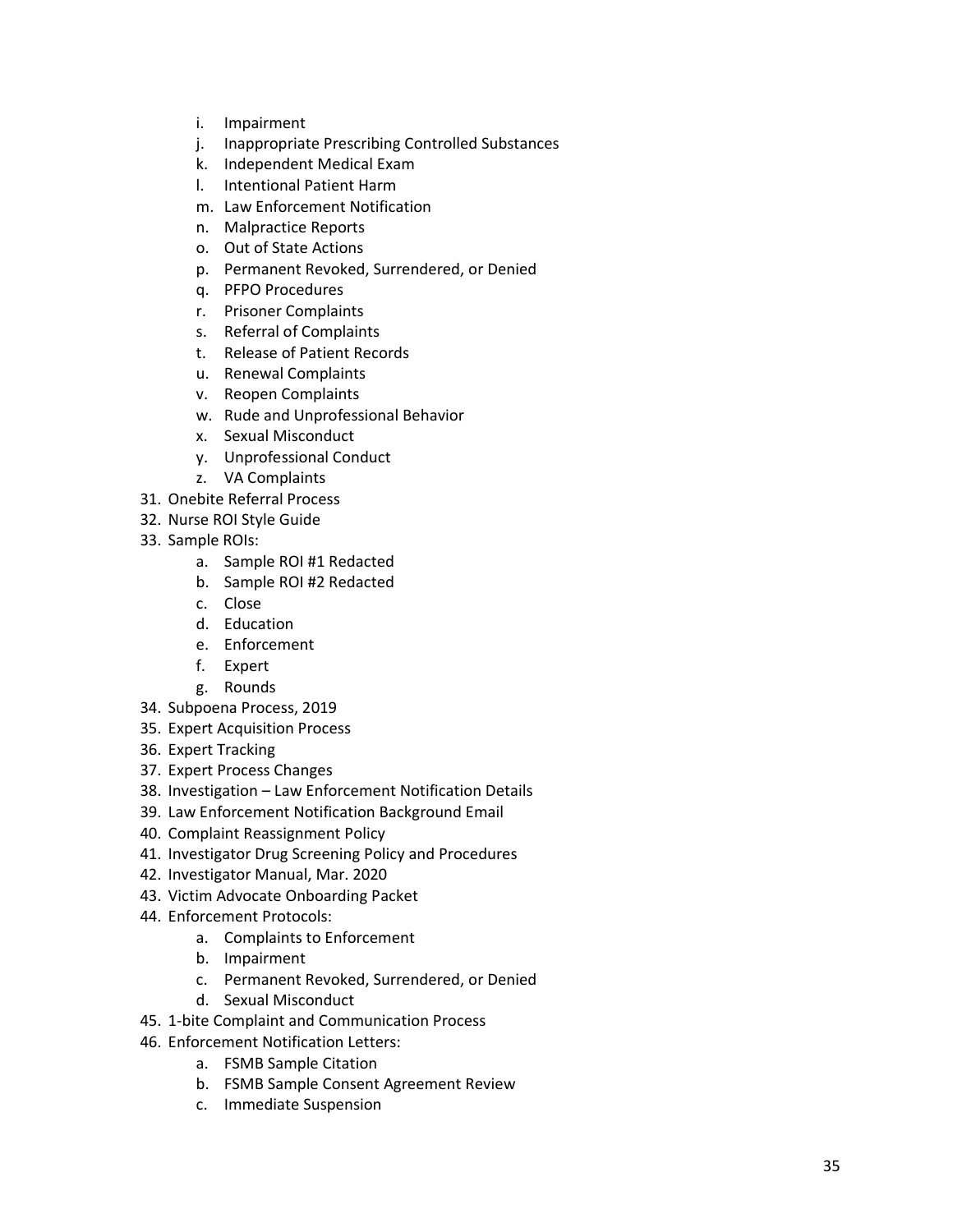- d. Permanent Surrender
- e. Regular citation for MD
- f. Summary Suspension
- 47. Pre-Citation Settlement Policy
- 48. Post-Citation Settlement Policy
- 49. Step I Consent Agreement
- 50. Step II Consent Agreement
- 51. Quality Assurance Committee Agendas and Minutes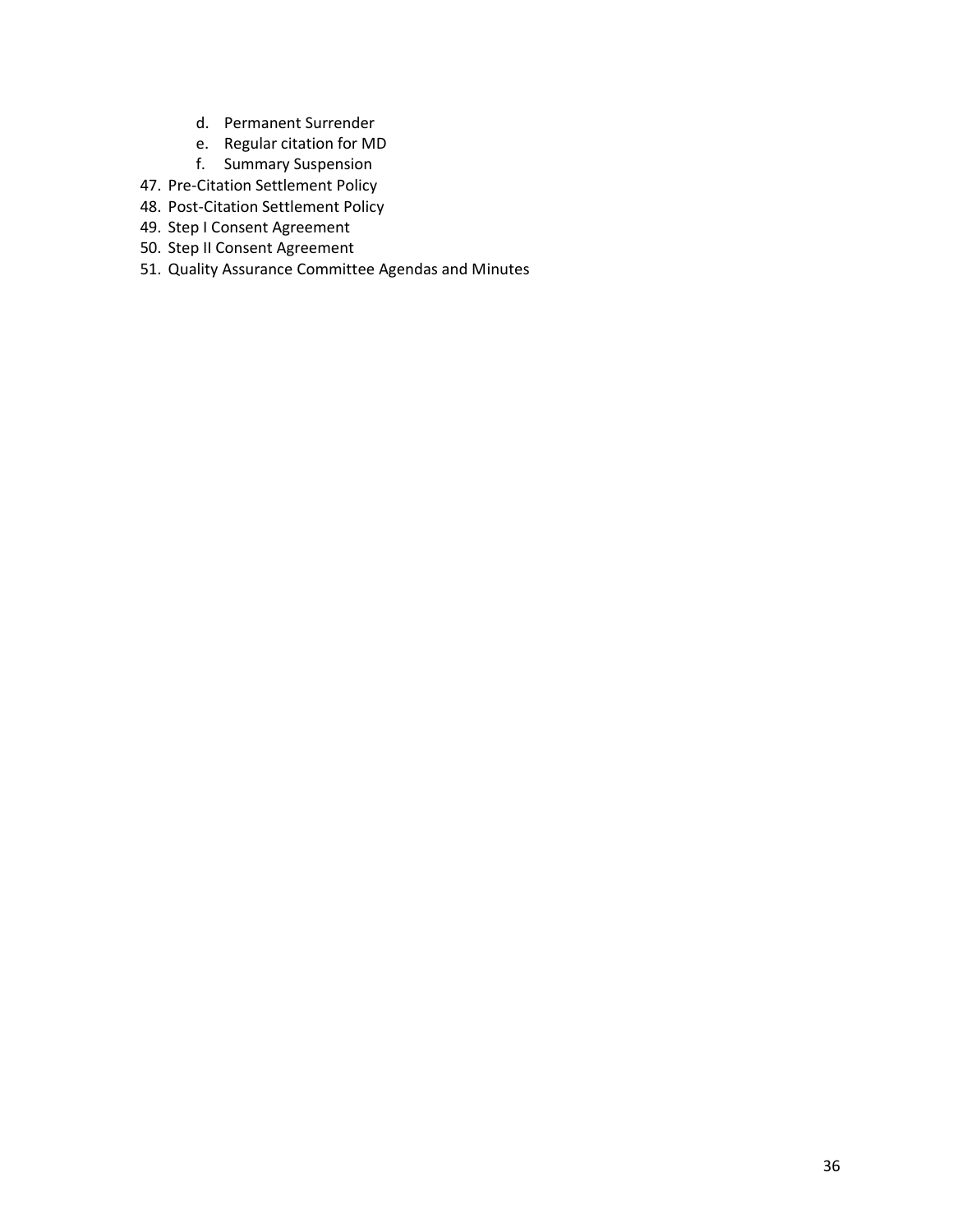# **Attachment 2**

**Virtual Interview Schedule**